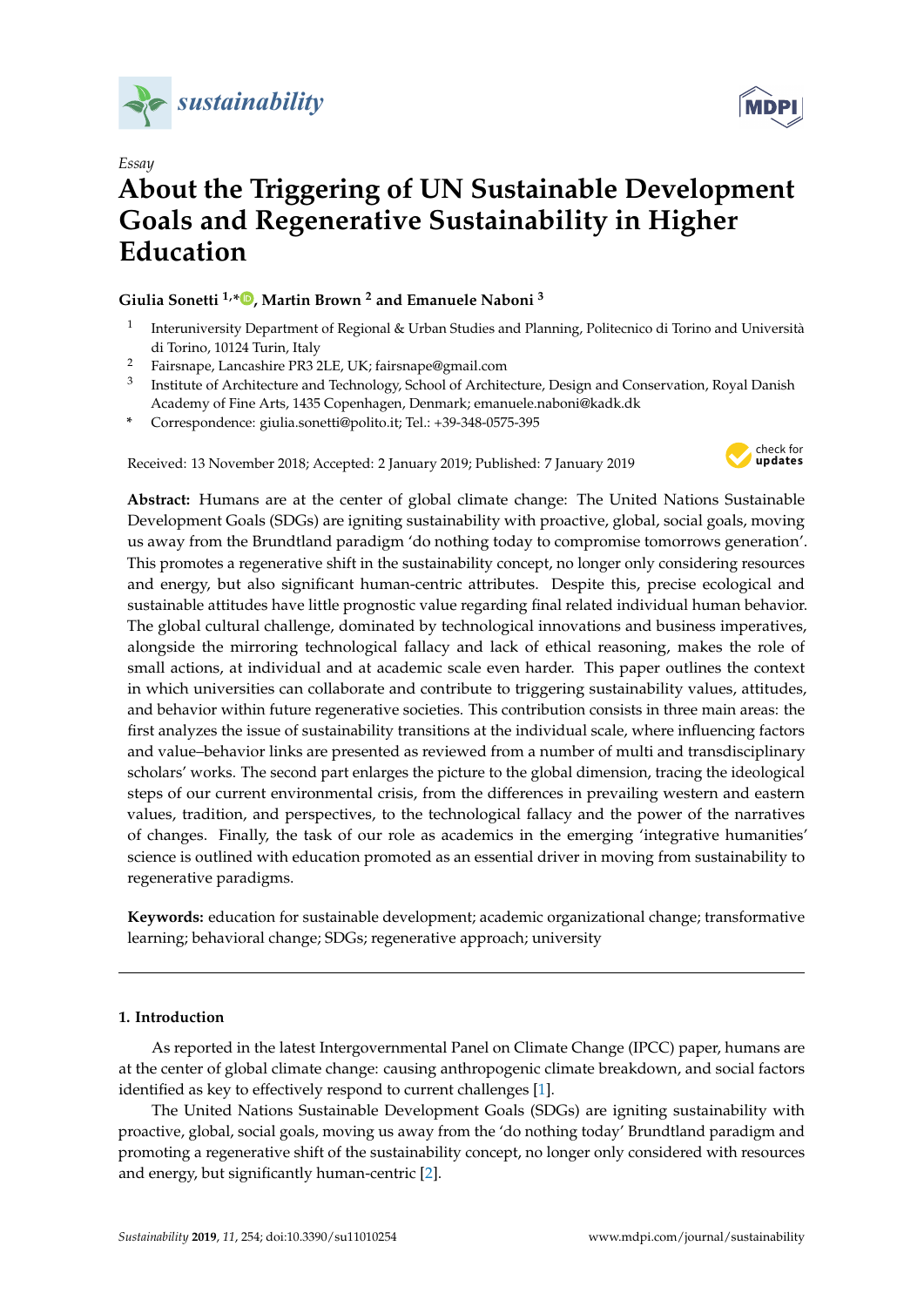The phrase 'sustainable development' has been so abused that it has maybe lost meaning. This gives room for an initial explanation in the societal domination of a particular epistemology, it can<br>. be an opportunity to diagnose the present by the past, using a Foucaultian approach [\[3\]](#page-11-2), often referred referred as "history of the present" [4]. as "history of the present" [\[4\]](#page-11-3). The phrase 'sustainable development' has been so abused that it has may be lost meaning. This may be lost meaning. This may be The phrase sustainable development has been so abused that it has inaybe fost meaning.  $U$ sion y of the present  $\lfloor 12 \rfloor$ , we are agreed with Fergus and Fergus and Fergus and Fergus and Fergus and Fergus and Fergus and Fergus and Fergus and Fergus and Fergus and Fergus and Fergus and Fergus and Fergus and

Using Habermas' ideas of the system colonizing the lifeworld [\[5\]](#page-11-4), we agree with Fergus and Rowney when they state that the meaning of sustainable development changed before it could be<br>course the course of the discourse based on the course based on the discourse based on the course of the cours fully explored through an inclusive and diverse discourse [\[6\]](#page-11-5). An inclusive discourse based on the fully explored through an inclusive aim of the aim of the aim of the aim of the aim of the aim of the aim of the aim of the comparison of different epistemological perspectives is therefore the aim of this paper, exploring the ethics of individual and society as a whole having a choice and a responsibility in terms of a new sustainability narrative [\[7\]](#page-11-6).  $\frac{R}{\sqrt{N}}$  could have mass the system cooliding the meworld  $\frac{R}{N}$ , we agree which ergos and  $U$  and  $U$  is narratives in this narrative  $\{V\}$ .

Universities can play an important role in this narratives' shift, triggering new sustainability values, attitudes, and behavior in future regenerative societies [\[8](#page-11-7)[,9\]](#page-11-8). However, higher education institutions (HEIs) are often lacking in holistic visions and incentives have a strong anti-transdisciplinary attitude and a tendency for academics and departments to focus on silos approaches in teaching and researching activities [\[10\]](#page-11-9).<br>Between these philosophical discourses, and individual attitudes, this can be attended at this continuum of th values, and behavior in future regenerations, the property of the sustainability

Between these philosophical discourses, global values, and individual attitudes, this contribution aims at highlighting the role of HEIs in a regenerative sustainability transition in four main moments: in the introduction, old and new definition of sustainability are depicted from a policy/abstract level.<br>— Then, the second section analyzes the issue of sustainability transitions at the individual scale, where influencing factors are presented as  $\tilde{r}$ influencing factors and value-behavior links are presented as reviewed from a number of multi and transmission transdisciplinary scholars' works. The third section enlarges the picture to the global dimension, tracing the ideological steps of our current environmental crisis from the differences in prevailing western and eastern values, tradition, and perspectives, to the technological fallacy and the power of the next<br>extending the next of our role as actions of our role as academic in the next of our role as a capacity of the the narratives of changes. Finally, the task of our role as academic in the next revolutionary "integrative"<br>humanities" science is outlined, as education is envisaged as an essential element of moving towards element of moving towards regenerative paradigms [11]. regenerative paradigms [\[11\]](#page-11-10).

# *1.1. Toward a New Definition of Sustainability 1.1. Toward a New Definition of Sustainability*

The Brundtland report in the 1980s defined sustainable development as a process that meets The Brundtland report in the 1980s defined sustainable development as a process that meets todays needs without compromising future generations [\[12\]](#page-11-11). Further sustainability definitions stated todays needs without compromising future generations [12]. Further sustainability definitions stated that sustainability should be intended as a dynamic equilibrium within humans and ecosystem [\[13](#page-12-0)[,14\]](#page-12-1). that sustainability should be intended as a dynamic equilibrium within humans and ecosystem [13,14]. The regenerative paradigm pushes forward the positive balance, aiming for restoring environments The regenerative paradigm pushes forward the positive balance, aiming for restoring environments and communities, and to enable conditions for regenerative growth [\[15](#page-12-2)[–17\]](#page-12-3), and sustainability and communities, and to enable conditions for regenerative growth [15–17], and sustainability efficiency [\[18\]](#page-12-4). In this paradigm shift, Figure [1,](#page-1-0) not only technological solutions, but also humanistic efficiency [18]. In this paradigm shift, Figure 1, not only technological solutions, but also humanistic and ecological values are embraced [\[19,](#page-12-5)[20\]](#page-12-6). and ecological values are embraced [19,20].

<span id="page-1-0"></span>

**Figure 1.** Stages of development, from conventional to the regenerative economy according to [19]. **Figure 1.** Stages of development, from conventional to the regenerative economy according to [\[19\]](#page-12-5).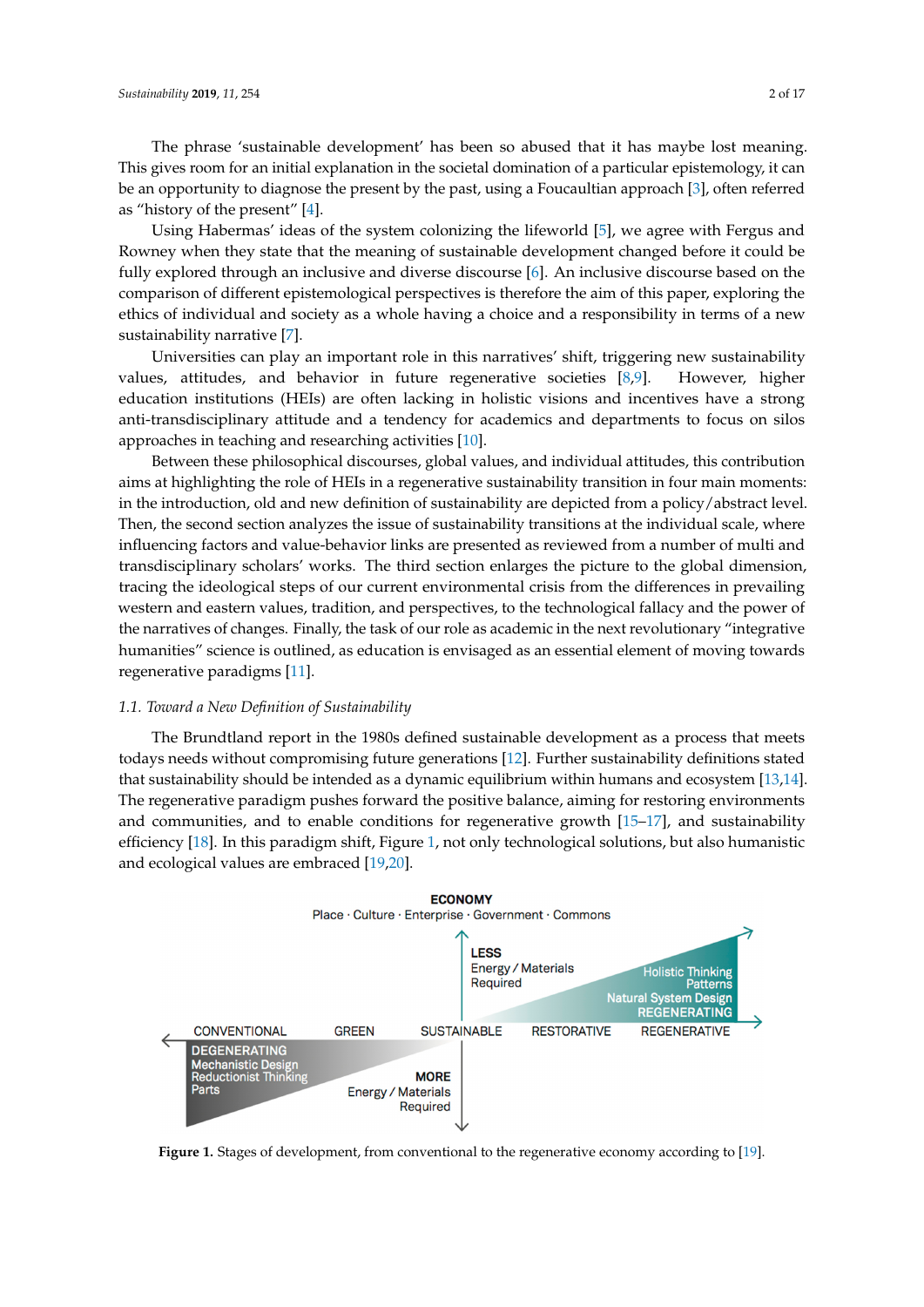This shift has recently been witnessed in a new normal at legislative and governmental levels: while in the Paris Agreement (December 2015) 197 countries agreed to reduce any increase in global warming to "well below  $2 \degree C$  above pre-industrial levels" [\[21\]](#page-12-7), with an aspiration to cap temperatures at 1.5 ◦C. The latest Intergovernmental Panel on Climate Change (IPCC) report (October 2018) stressed the importance of demand-side measures to achieve consistent pathways toward global  $CO<sub>2</sub>$  mitigation [\[22\]](#page-12-8).

Hence, humans are at the center of global climate change: their actions cause anthropogenic climate change, and social change is key to effectively respond to climate change [\[23](#page-12-9)[–25\]](#page-12-10). Potential synergies and trade-offs between 1.5 ℃ mitigation pathways and different sustainable development (SD) individual dimensions are an emerging field of research: in Section 5.4, the IPCC 2018 report assesses interactions between individual mitigation measures with other societal objectives. The same adaptation strategy is supporting the sustainable development goals (SGDs) call for behavioral change and institutional capacity, as social learning strengthen is key for longer-term changes [\[26](#page-12-11)[–28\]](#page-12-12).

The SDGs have the potential for igniting sustainability with proactive, global, social goals, moving us away from the do nothing today Brundtland paradigm toward a regenerative paradigm [\[29,](#page-12-13)[30\]](#page-12-14): the regenerative sustainability is indeed defined as the one enabling social and ecological systems to maintain a healthy state and to evolve [\[31\]](#page-12-15). Its key related topics (place, energy, carbon, water, resources, wellbeing, equity, education) are synoptically displayed in Table [1.](#page-2-0)

<span id="page-2-0"></span>

| <b>Key Topics</b> | Vision                                                                                                                                                                | <b>State of Art</b>                                                                                                                                                                                                                                               | Gap                                                                                                                                                                                                                                                                                                                                                                                                                                                                                             |
|-------------------|-----------------------------------------------------------------------------------------------------------------------------------------------------------------------|-------------------------------------------------------------------------------------------------------------------------------------------------------------------------------------------------------------------------------------------------------------------|-------------------------------------------------------------------------------------------------------------------------------------------------------------------------------------------------------------------------------------------------------------------------------------------------------------------------------------------------------------------------------------------------------------------------------------------------------------------------------------------------|
| Place             | Earth as a community, not a<br>commodity                                                                                                                              | Regenerative approaches departing<br>from the recognition that each place<br>is a unique dynamic entity.                                                                                                                                                          | To evolve towards a harmony between people and space in<br>which the human activity generates zero net waste and uses<br>renewable resources to assure sustainable development for<br>current and future generations. To restore the connection of<br>people to nature and to the planet.                                                                                                                                                                                                       |
| Energy            | Local/renewable ownership and<br>management                                                                                                                           | Focus on renewable energy<br>production, energy efficient<br>construction, and green goods and<br>services industries (green economy)<br>and less on the role of energy for the<br>ecosystem restoration.                                                         | To move from a green economy to a balanced economy this<br>implies the preservation and restore of the planet's health.<br>Energy as part of a coherent restoration approach aiming to<br>increase the quality of the ecosystem contributing at the same<br>time to sustainable economic growth.                                                                                                                                                                                                |
| Carbon            | Carbon working with natural<br>systems                                                                                                                                | Strategies oriented to the<br>remediation of the damage caused<br>to the environment (e.g.,<br>revegetation).                                                                                                                                                     | Strategies oriented to the restoration of the damaged<br>ecosystems, comprehending activities aimed at the increase of<br>carbon stocks and the reduction of the emissions of carbon<br>dioxide, which would contribute for slowing the process of<br>climate change.                                                                                                                                                                                                                           |
| Water             | Building and cities to participate<br>in water cycles, local watersheds                                                                                               | Buildings and sealed areas prevents<br>the functioning of the water cycle.<br>Approaches dealing with water as if<br>the human owns it.                                                                                                                           | Innovative approaches in which cities incorporate natural<br>cycles in the way they are built, function, and grow. Develop<br>urban concepts that mimic nature as a requirement for a<br>balance and healthy life. Transform the human relationship<br>with water, which implies the respect of its natural processes.                                                                                                                                                                          |
| Resources         | Local, accessible, and low-cost<br>resources and building<br>responsibility of managing the<br>commons                                                                | Resources exist for human use.<br>Management of resources based on<br>an economic rationality: damage to<br>the ecosystem can be compensated<br>through a monetary payment.                                                                                       | Policies based on the idea that it is impossible to compensate<br>damages; so, damages have to be avoided. Resources are to be<br>maintained for the future generations, which implies a<br>responsible public management and an increasing<br>participation of the society on the collective choices.                                                                                                                                                                                          |
| Wellbeing         | Happiness that con-tributes to<br>individual, community, and/or<br>global well-being without<br>exploiting other people, the<br>environment, or future<br>generations | "Instant" happiness instigated by<br>the consumer society that sustains<br>the idea that more goods means<br>higher individual and collective<br>well-being, without considering the<br>social and environmental impacts of<br>their production and distribution. | Sustainable well-being as an opportunity to enhance quality<br>of life and contribute to individual, community, and society<br>well-being. Wellbeing from acknowledging that human are<br>part of a living system and a damaged planet impacts<br>negatively on the health of people and communities, today<br>and for the future (a biophilic approach towards the<br>well-being of the earth). The well-being of society as being<br>interconnected to the achieved well-being of the planet. |
| Equity            | All voices shall be heard; equity<br>beyond human community                                                                                                           | Groups with economic power that<br>exert lobby activities near<br>governments guarantee for<br>themselves economic and<br>environmental advantages over the<br>society without considering the<br>depletion of the planet's resources.                            | To share the well-being between present people and future<br>people, generating an intergenerational fairness in allocating<br>resources between current competing interests.                                                                                                                                                                                                                                                                                                                   |
| Education         | Bottom-up cultures/initiatives<br>(permaculture, urban gardening,<br>local currencies, urban pioneer<br>movement, placemaking)                                        | Top-bottom approaches to deal with<br>imbalances and damages in nature.                                                                                                                                                                                           | Bottom-up approaches which give voice to different sectors<br>and interests of the society, and creates a forum for the<br>promotion of a proactive collaboration to foster restoration<br>actions, involving those affected in the process of change.<br>Education for eco-literacy as a precursor of public<br>participation.                                                                                                                                                                 |

**Table 1.** Regenerative sustainability key topics. Reproduced from to [\[31\]](#page-12-15).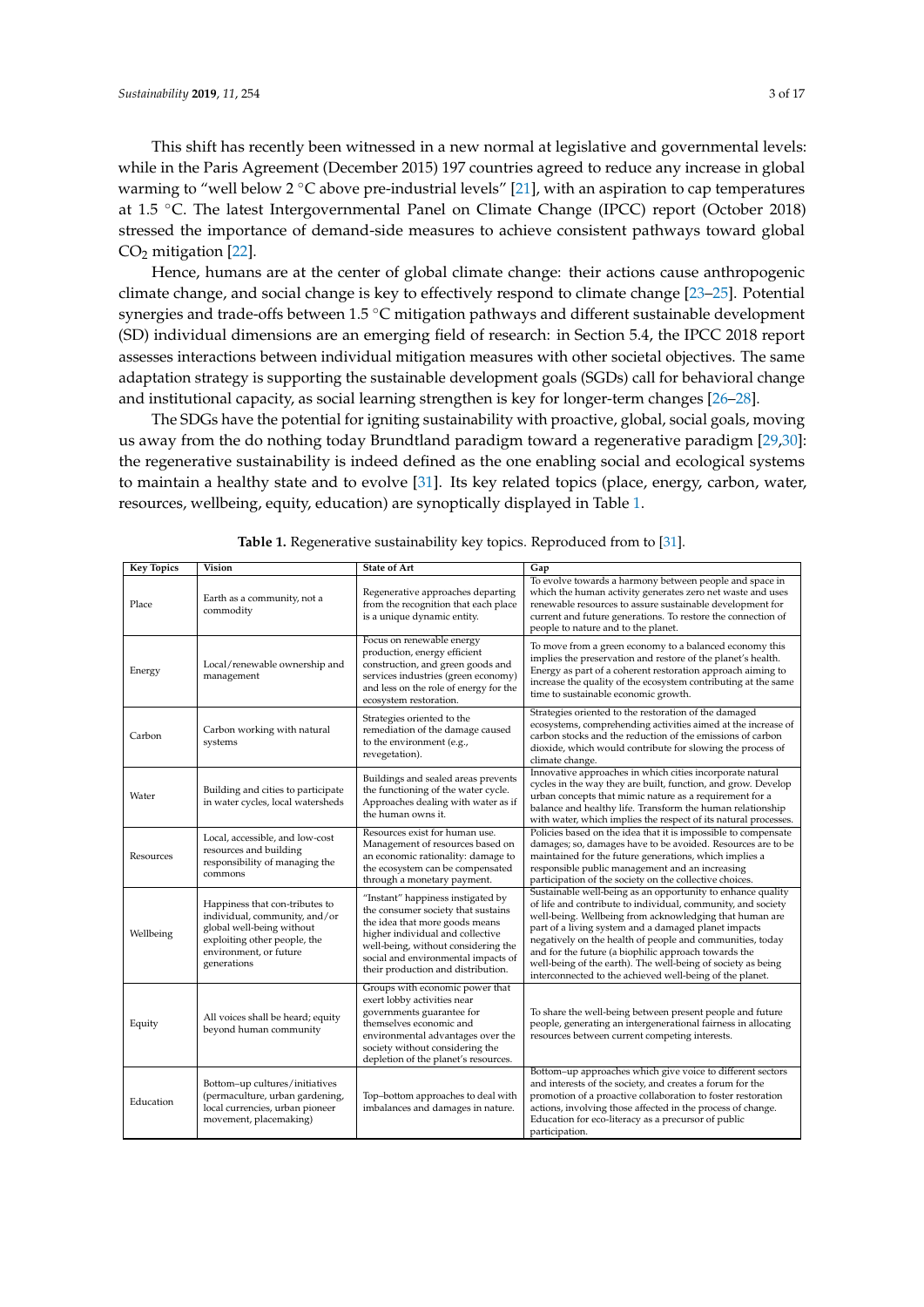### *1.2. Regenerative Behaviors*

Following the conceptual framework outlined above, regenerative behaviors are introduced as additional, positive behaviors, intentional or otherwise, created through regenerative sustainability interventions [\[31\]](#page-12-15). We focus on social aspects of decision making considering that some of the challenges related to sustainable development are social in their core identity [\[32,](#page-12-16)[33\]](#page-12-17). They are social regarding the motivations towards our consumption, the configuration in which we shape the institutes and companies we interact with and the behavioral assumptions behind many of the strategies and interventions for the transition to better consumption and production pathways [\[34](#page-12-18)[–36\]](#page-12-19). Indeed, eloquent collective changes start with individual transformation.

Emerging theories, like the "Theory U" by Otto Schirmer [\[37\]](#page-12-20), are social field theory that makes visible the source from which we operate—i.e., individuals, as teams, as organizations, and as larger systems—and the impact depending on which source we are operating from: [\[38\]](#page-13-0).

Our feelings will affect our actions towards climate change issues [\[39\]](#page-13-1). While negative feelings can reinforce adaptation [\[40\]](#page-13-2), positive feelings may be counterproductive in terms of protective attitudes [\[41\]](#page-13-3): people are more willing to take action for climate change when they are directly affected and concerned [\[42\]](#page-13-4), and when they can be rewarded somehow from their actions [\[43\]](#page-13-5).

For many years, policies have presumed that humans make a decision and act in logical and foreseeable ways; however, in reality, how and why we (as individuals, communities, and entities) behave is due to the confluence of many factors. For instance, individual conduct is extremely entrenched with our social circumstances, formal settings, religious and cultural rules, together with many contingent mental dynamics [\[44](#page-13-6)[–46\]](#page-13-7).

A recurrent outcome from behavioral and attitudinal surveys is that people are increasingly caring towards the planet and concerned about the need for an ecologically sound lifestyle [\[47,](#page-13-8)[48\]](#page-13-9). However, values and attitudes may not always be mirrored by actual actions and choices. This is not only related to sustainability: our practices, instincts, and wish for comfort and opportunities challenge much even with our best intents and trusted views. This gap is well recognized in behavioral and cognitive science, and it unlocks concerns regarding the confidence we have on surveys and qualitative information-based policies aiming at behavioral changes [\[49](#page-13-10)[–51\]](#page-13-11).

Nevertheless, the need for a focus on human values, attitudes, and behaviors to establish the basis for a sustainability transition is urgent [\[33](#page-12-17)[,52](#page-13-12)[,53\]](#page-13-13). Even if the drivers vary, this remains the case both at individuals' level and at public/private entity level. Higher education institutions, as education providers, have a crucial role in cultivating sustainability awareness and values within in future generations of citizens, entrepreneurs, and policy makers [\[8,](#page-11-7)[54,](#page-13-14)[55\]](#page-13-15).

#### *1.3. Between the Individual and Global Dimensions*

Although the topic of individual ecological shift is well researched and debated, people sometimes can feel powerless in applying their principles in capitalist systems. However, individual inner self-observation and awareness can create the basis for a collective change in a social, economic, and environmental sustainability [\[56–](#page-13-16)[59\]](#page-13-17).

The evolution of economic thought can be regarded as a system moving from traditional ego-system awareness (something we still teach today at business schools around the world) to a new stage of awareness, an "eco-system awareness" focusing on the well-being of not only a few but the well-being of all  $[60-62]$  $[60-62]$ .

The EGO-ECO-SEVA scheme illustrates these three worldviews [\[63–](#page-14-0)[65\]](#page-14-1). The path from EGO to ECO to SEVA begins by stepping up from our EGO dimension, realizing the connectedness of all ECO spheres, arriving to a SEVA position for a life on earth via a regenerative approach. The regenerative sustainability shift therefore requires a radical turn of our worldview, from a mechanistic to ecological one [\[15\]](#page-12-2).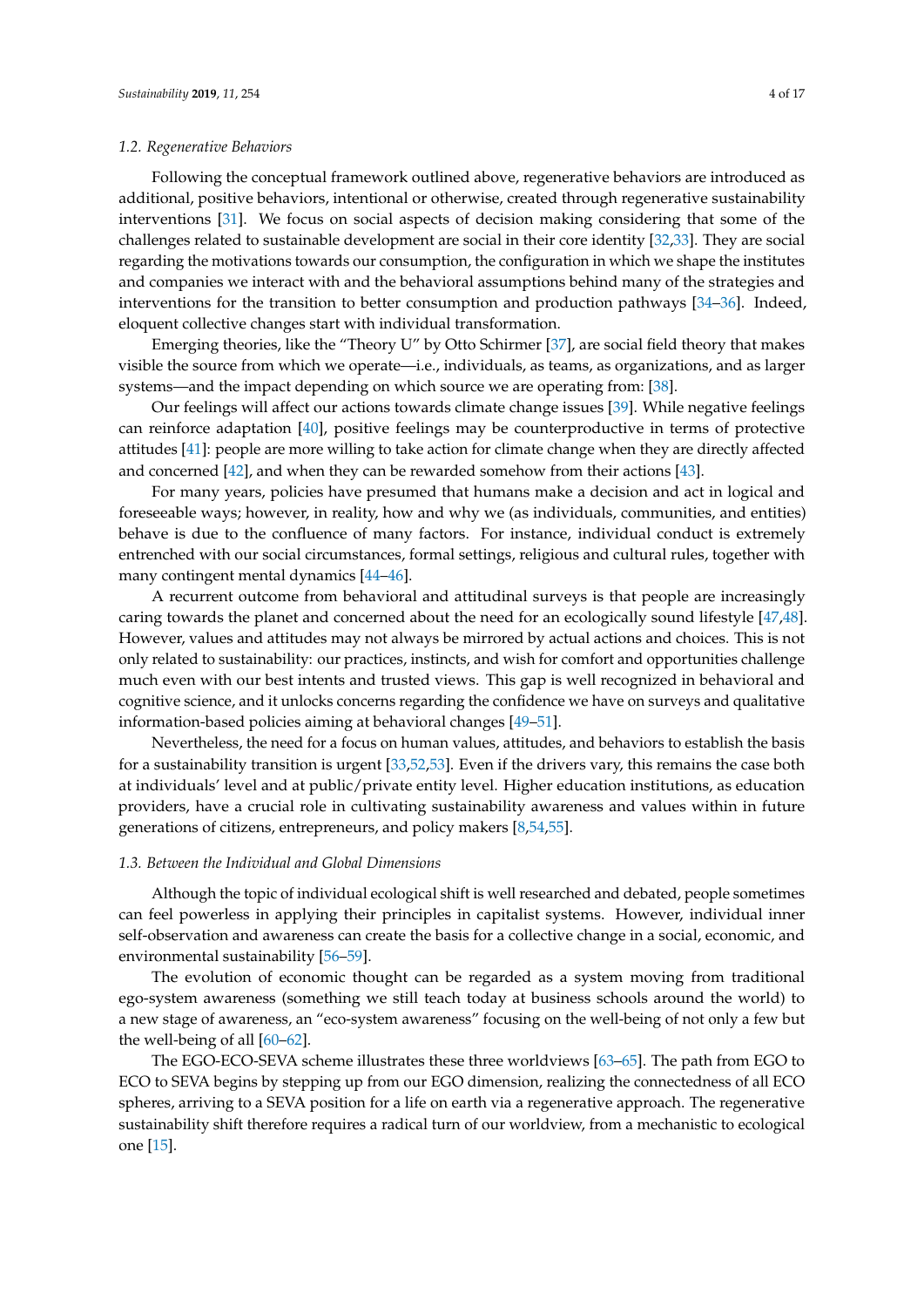#### **2. Individual Dimension**

According to Leiserowitz et al., "Values are abstract ideals, such as freedom, equality, and sustainability. They often evoke emotional reactions and are typically expressed in terms of good or bad, better or worse, desirability or avoidance. Values define or direct us to goals, frame our attitudes, and provide standards against which the behavior of individuals and societies can be judged. Attitudes refer to the evaluation of a specific object, quality, or behavior as good or bad, positive or negative. Attitudes often derive from and reflect abstract values. Finally, behavior refers to concrete decisions and actions taken by individuals and groups, which are often rooted in underlying values and attitudes" (p. 414, [\[33\]](#page-12-17)).

All these converge progressively toward a proper value system: a set of values assumed by an individual or a society inducing the conduct of (often unaware) associates [\[5,](#page-11-4)[66\]](#page-14-2). We rank our decisions with judgment categories that can become private, shared, monetary, civil, or religious based. Our values make us who we are and whom we want to appear to be and eventually who others see in us: collectively, they are the driving factors that can change the relationship between us and ourselves, us and society and us with the ecosystem in which we live [\[67,](#page-14-3)[68\]](#page-14-4). There is much investigation that confirms how personal well-being, curiosity, empathy, kindness, and non-materialistic values are linked with more sustainable behaviors [\[59,](#page-13-17)[69,](#page-14-5)[70\]](#page-14-6). Sustainability thus really condenses into nurturing and allying values, beliefs, and behaviors with ecological stewardship and with collective responsibility. Through our everyday choices, we can choose either to improve or weaken the planet, our society, and commercial wealth. Emerging from these, global attitudes toward the Millennium Declaration Values are envisaged in freedom and democracy, fairness, solidarity, acceptance, respect for nature, and shared responsibility [\[71\]](#page-14-7). A study by Pappas defines 'individual sustainability' as follows:

Sustainable individuals are characterized by creating harmony, interconnection, and relatively high levels of self-awareness in their values, thoughts, behaviors, and actions as well as cultivating continued individual growth in their physical, emotional, social, philosophical, and intellectual abilities. Individual sustainability includes possessing a well-developed and demonstrated value system that acknowledges the importance and interconnectedness of all global biological and social systems, and our appropriate place within them. (p. 12, [\[72\]](#page-14-8))

A number of research projects comment that people with self-enhancing, money-oriented goals and values concentrating on accomplishments, wealth, control, prestige and image have more adverse attitudes to the environment, and are less expected to be moved into eco-friendly behaviors [\[73\]](#page-14-9). The conclusions presented in the work of Lavelle et al. [\[74\]](#page-14-10) show the heterogeneity and richness of ecological behaviors [\[73,](#page-14-9)[75\]](#page-14-11): according to studies by Martinsson et al. [\[76\]](#page-14-12), (infra)structural and cultural factors are found to be a significant aspect in shaping behavioral change. This means that working upon strategies tailor-made for a specific target of people can be far more effective than promoting general policies for sustainable consumption [\[77\]](#page-14-13). Moreover, from a social cognitive perspective [\[78\]](#page-14-14) it has been found that personal agency (as the ability to deliberately select, perform, and achieve personal intentions and desires) is crucial to obtain visible results in sustainable behavioral change. From an environmental psychology point of view, positive circumstantial conditions and ecological self-efficacy, visible outcomes are stressed to foster an individual's expectations and more stimulating goals. The work by Shapiro et al. [\[79\]](#page-14-15) explores mindfulness practices at schools as useful tools to help illuminate one's values, to learn how to think more impartially, so that students can experience and understand attitudes that may be truer and responsive to real intentions. According to Rosenberg [\[80\]](#page-14-16), mindfulness training can help to become more attentive of believed processes and so more critical when receiving an external narrative/influence. This approach can also be found in the INDICARE model [\[55\]](#page-13-15). As a sustainability assessment framework, it aims at stimulating the sustainability debate in higher education, suggesting a more holistic approach emphasizing the interconnectedness of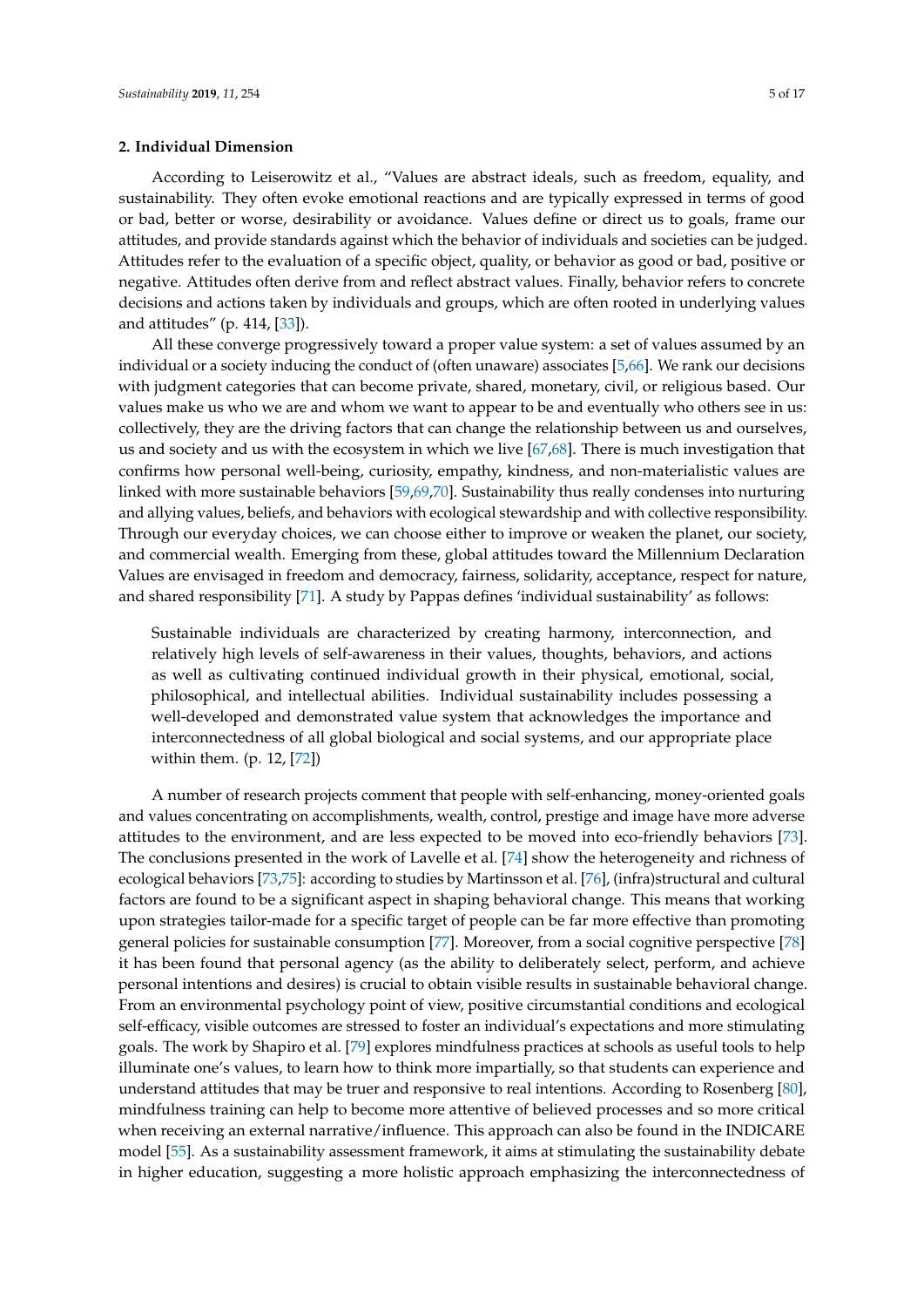human–nature relationships, combined with meditative workouts that help the transformative process both at individual and institutional level.

Inspired by biophilic ideas, transformative learning theories, and participatory evaluation, INDICARE is an evaluation framework that seeks an eco-centric and integrative approach toward our inner being, the earth and its communities Outlines proposed by [\[81\]](#page-14-17) also draw from transformative learning concepts and propose key competencies including: "*Gestaltungskompetenz*" [\[82,](#page-14-18)[83\]](#page-14-19); heads, hands, and heart tools [\[84\]](#page-14-20); values, knowing, skills, understanding [\[85–](#page-14-21)[87\]](#page-15-0); and a few others [\[88\]](#page-15-1).

#### **3. The Global Dimension**

In the previous paragraph, sustainability values, attitudes and behaviors are tracked, mirroring the culture, as socially transmitted behavior. Here we explore the connection of the local focus on sustainability transition to a wider value dimension, sense of responsibility and identity given by a new alternative culture (as, quoting Clyde Kluckhohn, it would not have been be fish who discovered the existence of water [\[89\]](#page-15-2)). The individual dimension is not enough to understand real opportunities for the desired paradigm shift. A third part of this essay attempts to depict, from a higher level of "*Weltanschauung*", why we need to observe the meta-culture of change against current narratives of positivism and technology fallacies.

#### *3.1. Values Beyond Sustainable Development*

Sustainable development, at its most theoretical level, highlights the values of economic development, environmental, and social thriving. Whilst this three pillars model has been generally accepted, it is now clear that tough trade-offs between these values, conflicting value promises, and main concerns are rarely openly or debated, leading to increased misinterpretation, intensified disagreement, and confusion.

Integrated sustainability values strategy aims to reconcile these constructively. Considering the language of the UN General Assembly, the World Summit on Sustainable Development, the Earth Charter, and the Global Scenario Group, values for sustainable development include 'freedom, equality, unity, tolerance, regard for nature, and joint responsibility'. More specific and practical translation of these aspirations were posed to echo more specific actions for achieving a global peace, equitable development, diffuse human rights, African protection, and so forth. It was through this lens that the United Nations in 2015 took the very ambitious step of setting its 17 Sustainability Development Goals (SDGs).

The 17 SDGs address social and economic development whilst incorporating poverty, hunger, health, gender equality, water, sanitation, education, climate change, energy, environment, and social justice issues. They differed from their forerunners—the eight UN Millennium Development Goals (MDGs) set in 2000—in crucial ways. Their focus was on social issues in developing countries and success was limited to areas such as impacting poverty, HIV and malaria. In setting the SDGs, the most extensive global consultation in history was launched to gauge opinion on what they should include, embracing governments, international organizations, academia, civil society, businesses, and individuals around the world. With the world's population set to exceed 8.5 billion by 2030, growing demands on resources will in turn heighten risks of insecurity, poverty, and disadvantage. The rapid advances in digital technology and artificial intelligence brings to light new risks and impacts the way we work. As Spangenberg [\[90\]](#page-15-3) warns, the SDGs can be seen re found to be weak on 'agency', since public administrations have limited duties on reporting and achievements, while business or consumers almost none (which is why success of SDGs is seen to be through the private, not public sector).

SDGs have made a big effort on compromise and discussion among nations and rights. However, being so wide they can just focus on a single state and impact, overlooking the burdens and in the end allowing contemporary counterproductive drivers. In order to allow positive interaction between the different targets, the means of implementation must set legally binding guidelines and criteria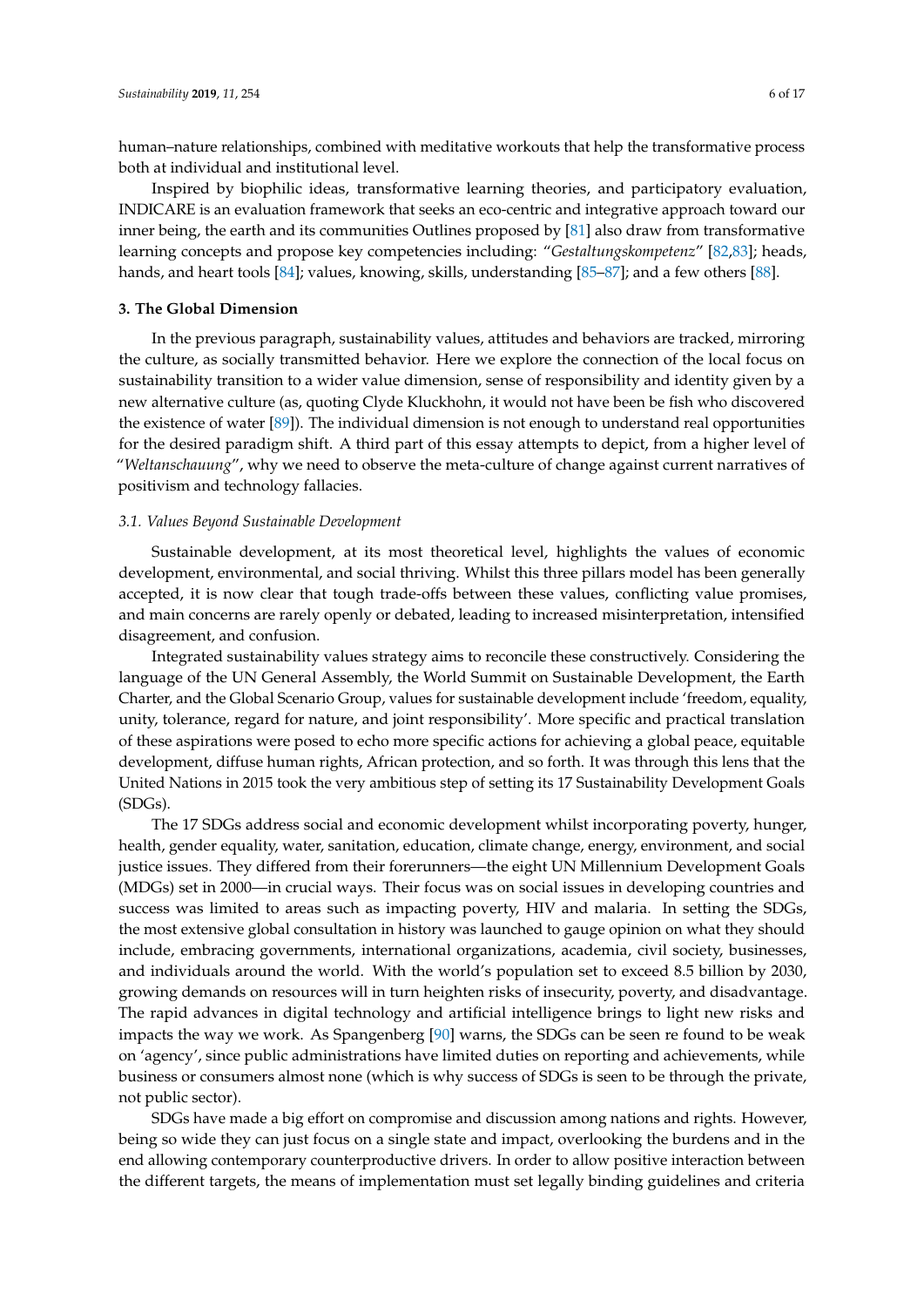for all important stakeholders and entities (importantly including business), for ruling the market second equity principles, for a transparent governance of the public–private partnership instead of deregulation, and for a stronger role of public bodies and citizens and all main civil society assemblies.

The attitudes pursuing the values carried by SDGs should address the root causes of the inequalities and climate breakdown we live in. This requires behaviors taking more radical steps than corporate social responsibility (CSR) reports or the frequent intellectual exercises of greenwashing. For success with the SDGs, we need to go to the roots of our analysis, be visionary in willing change and stop defending the status quo, individually and as a society.

But what is at the root for change?

#### *3.2. Three Main Narratives of Change*

While SDGs condense the values and bring attitudes for radical change in society and ourselves towards sustainability, three main narratives of this change are taking place, as envisaged by Sörlin and here redrawn in more general terms.

#### 3.2.1. The Anthropocene "Weltanschauung"

One such narrative of change is the Anthropocene "*Weltanschauung*", a German word for a fundamental concept of German philosophy and epistemology referring to a wide world perception.

In the case of Anthropocene, it defines the radical new phase of earth history that begun when human activities started to have a significant global impact on the Earth's geology and ecosystems. In the words of the eminent geographers and sociologists, we need to start thinking in revolutionary terms about the opportunities to impact this earth with a regenerative switch [\[91](#page-15-4)[–93\]](#page-15-5).

Jason suggests we live in the 'age of capital,' the Capitalocene [\[94\]](#page-15-6), seen as arrangement of control, profit, and re/production as the essence of life. The troubled binary relationship of human/nature is one cause of our reluctance to consider human organizations—in addition to capitalism—as part of nature [\[95\]](#page-15-7). Societal post-war transformations must be viewed also in the light of how they work into procedures of power, capital, and nature established four centuries earlier, which have at their bases values such as the scientific progress and anthropocentrism.

Such values misled humanity in the believing of possessing an intellectual culture very far from giving us a better knowledge of our life conditions, since our relationship with our cultural instruments is strongly mediated by technology [\[96\]](#page-15-8). In other words, we are prisoners of the culture (as a mix of values, attitudes, and behaviors) we produced, and we live in, like fish in a stream of water. However, unlike other species, we are also able to see where we are heading.

While the meta-culture is usually a very difficult operation, being wide, branched, and enveloping, we, as members of the academic sector and elements delivering culture, must reflect upon this issue and be aware of the power of this narrative. Ethics and values lie at the very heart of the SDGs and can be seen as a vision for how we want to share the earth's resources among the whole of humanity. We now are aware that earth's resources are finite and that the human population is on track to reach approximately 10 billion by the middle of this century. Ethically, it is hard to argue that any one individual has more or less right to development than any other person on earth. For not exceeding planetary boundaries while increasing social justice [\[97–](#page-15-9)[99\]](#page-15-10), we need to be well-informed and develop brave imagination, responsible reflexivity, and a market with a sense of direction [\[100\]](#page-15-11). The last centuries' myths demonstrated that laws of economic motion produce intentional inequality, and that is why it is an incredibly exciting time to redesign the economy so that we meet the needs of all within the means of the planet. Drawing from the Kluckhohn fishes' metaphor, we must imagine to proceed in the counter stream [\[68\]](#page-14-4) and observe how the 'dominion' of man over nature finds its root very far, and show its limit with all the clarity of natural disaster and diffused unhappiness of individuals.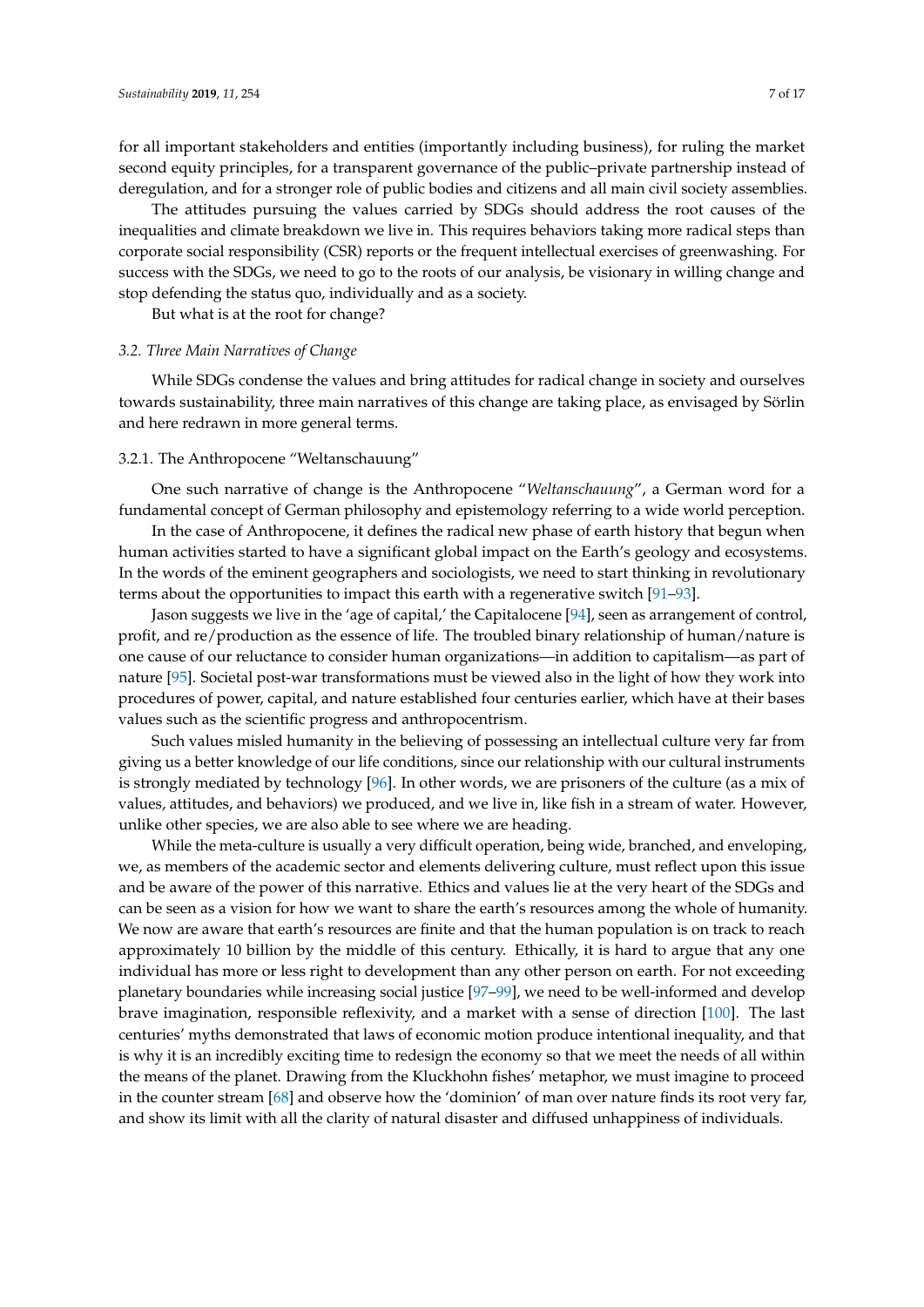#### 3.2.2. The 'Extended Now' and the Right to Development

The second great transformative narrative is the directionality of this change [\[97\]](#page-15-9). In the book "*Regimes d'historicité*" [\[101\]](#page-15-12), Francois Hartog describes the years after 1989 as a period when time had lost track, since the past and future appear of no importance in a system destroyed in its inner values. Before 1789, the past strongly informed the current life. Between 1789 and 1989, the fascination with the future. According to Hartog, our time is trapped between fears and senses, of one of emptiness, against a scenario where the earth ecosystem is devastated by a market still running as it was created in the initial capitalism. The 'extended now' is a well detected phenomenon, but we can still influence and heal the future, with narratives of positive change (for example through resilience) and improving the environment through principles of regenerative sustainability [\[14\]](#page-12-1).

A regenerative sustainability shift allows for profound personal, societal, and global renewal, likened to the deeply religious, but perhaps heretical, sense that Franciscans claimed as the spiritual independence of all parts of nature. Fairness, equality, respect between humans and all other natural components are revolutionary values proposed by St. Francis. His belief in the value of humility, not merely for the individual but for man as a species, set up a form of democracy of all God's creatures, putting human beings in a system of equality. It is perhaps regrettable that our current science and technology are so entangled with a certain Christian/western arrogance towards nature, that any solution from here alone cannot be trusted [\[102\]](#page-15-13).

That concept of domination over nature re-emerged fiercely between 1500 and 1600 and was enshrined in Western culture until recently, where our values allow investing in more and more technological power than political wisdom (the vested interests became stronger than public ones), giving authority to lineal causal planning instead of holistic approaches, giving privilege to arrogance and not to scientific understanding of complexity, prioritizing the short-term, instead of the long-term strategic vision [\[103](#page-15-14)[,104\]](#page-15-15).

#### 3.2.3. The New Epistemology for Transdisciplinarity

The third great transformative narrative is the epistemological widening of the domain of knowledge, that is often the tool called into action for the big climate change challenge. Recent research is composed of specialists of multifaceted analysis, dealing with what Ronald Barnett called "supercomplexity" [\[105](#page-15-16)[,106\]](#page-15-17). A new epistemology is needed above all in the places of knowledge transfer and sharing.

Great utopias like the Tommaso Campanella "*La città del sole*" or the "New Atlantis" by Francis Bacon have generated a mentality that is technically possible [\[107,](#page-15-18)[108\]](#page-15-19), regardless of a duty of respect for the created world that has been "entrusted to man's responsibility for its conservation and the maintenance of its beauty". The perspectives and promises of the socio-technical system in which we are still immersed are retraceable also in the discourses of the great intellectuals of the 17th century ([\[109\]](#page-15-20), p. 168).

A key to that future utopia, a non-place, cannot be found in human nature: the key must in a revolutionary relationship between human culture and nature. The true utopia is our modernity, our techno-scientific vision of the world was that of Descartes, connecting that of the Renaissance alchemists and the research groups of our laboratories. This utopia is an intentional narrative accountable for the prevailing and furious alterations to the terrestrial landscape up to today's ecological and individual/phycological crisis. The contemporary rise of fundamentalists can be intended as a way to recover a sort of identity from the past, where the society has lost all its norms and values (*anomia*), and broke down all its social structures (*atomia*) [\[110](#page-15-21)[,111\]](#page-15-22), and seeks for a new epistemology.

The epistemological widening of the domain of knowledge is often the tool called into action for this big "supercomplexity" challenge of sustainability, embracing social, economic, and environmental issues in uncertain and unpredictable ways [\[106\]](#page-15-17). A new epistemology is needed in the knowledge transfer and sharing, communicating values of openness, boldness, community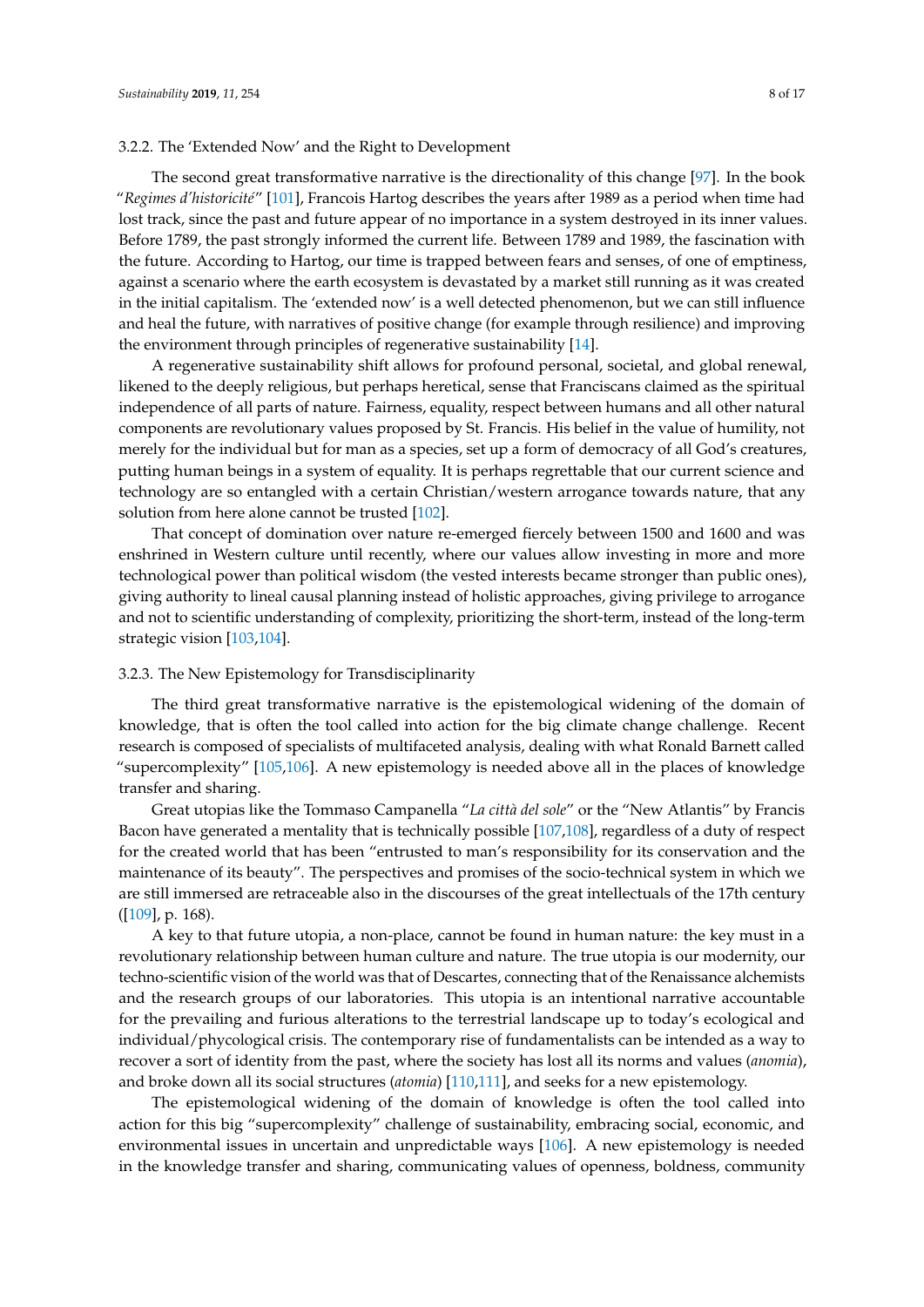engagement, accessibility, and that should give to students occasions to learn how to solve societal challenges through experience

Such a new transdisciplinary epistemology should teach how to listen to many points of view and embrace uncertainty. The branch of integrative humanities emerged for understanding of such contemporary complexity and against the supremacy of any functionalist rhetoric as another symbolical turning point for this movement.

Aldo Leopold [\[112\]](#page-15-23) can be viewed as a tipping point for such change in thinking: "We abuse the land because we regard it as a commodity belonging to us. When we see the land as a community to which we belong we may begin to use it with love and respect" (p. 373, [\[113\]](#page-15-24)). Other attempts to articulate the *zeitgeist* of regenerative sustainability can be seen in Henry David Thoreau's Walden [\[114\]](#page-15-25), in the rewilding of the land called for by George Monbiot [\[115\]](#page-15-26), in Rachel Carson's 1967 "Silent Spring" [\[116\]](#page-15-27) and in Brown's "FutuREstorative" [\[14\]](#page-12-1), as well as in the recent "Doughnut Economics" from Kate Raworth [\[96\]](#page-15-8).

This awareness brought the discourse to the third part of this paper, exploring the task of our role as academics in regenerative and revolutionary 'integrative humanities' science, with education outlined as an essential element for moving from sustainability to regenerative paradigms.

#### **4. The Role of University**

A "Great Transformation", in the words of Karl Polanyi, is needed to reorganize our knowledge, our education and our markets [\[117\]](#page-15-28). Drawing from Arendt's claim, science must now arise as a matter of political debate [\[118\]](#page-15-29).

An essential element for this shift education [\[88](#page-15-1)[,112,](#page-15-23)[119\]](#page-15-30). This means rethinking, from a "change in education" to an "education for change" [\[120\]](#page-16-0). Eco-literacy in this sense may be the new seed to plant in future generations moving towards a collaborative, cooperative, and responsible approach [\[121–](#page-16-1)[123\]](#page-16-2).

#### *4.1. The Importance of Words and Practices in Sustainability Education*

Universities may take the responsibility of injecting behavioral change in future citizens and decision makers, considering the "acting", the "going", as a form of responsibility itself [\[124\]](#page-16-3). Communication is crucial since responsibility arises first by making all sustainability actions visible, and by creating a common language for sustainability, since a language deficit brings an attention deficit [\[125\]](#page-16-4).

As suggested in the international literature, to act in an integrated lens is essential to develop a proper sustainability plan [\[126](#page-16-5)[–128\]](#page-16-6). The University could, and should be the place of value transition, proceeding with coordinated actions on two fronts: implementing sustainability education, stressing its potential and in practicing what it preaches the classroom.

Transition theories also focus on the process of change [\[129\]](#page-16-7) and transition (such as enroll in a new university, moving, getting a new job, or retiring). University-based policy initiatives could leverage into these 'moments of change' that characterize each new academic year.

The University can ultimately be an actor in society, being the place to reflect upon the relationship between the *tecnè* (*τ*έ*χνη*), our know-how on how cultural instruments should be used, and the *ethos* (ἦ*θoς*), the value system that should be able to control it. With integrative humanities support [\[130\]](#page-16-8), a future university can overcome disciplinary silos, merging Social Science and Humanities (SSH) and Science, Technology, Engineering and Mathematics (STEM) in a problem-based knowledge transfer and co-creation systems [\[131–](#page-16-9)[133\]](#page-16-10).

The change in the teaching/research system requires interdisciplinary studies to replace the conventional lecture, or course-based education: more open (including external, green, and biophilic) spaces providing place for cooperation, interactions, workshops, co-study and greater academic recognition for qualitative studies will be needed [\[134,](#page-16-11)[135\]](#page-16-12)

In addition, any education agenda for regenerative sustainability will need to rethink the scientific mindset and tools to enable change curriculum networks at all levels of education, from kindergarten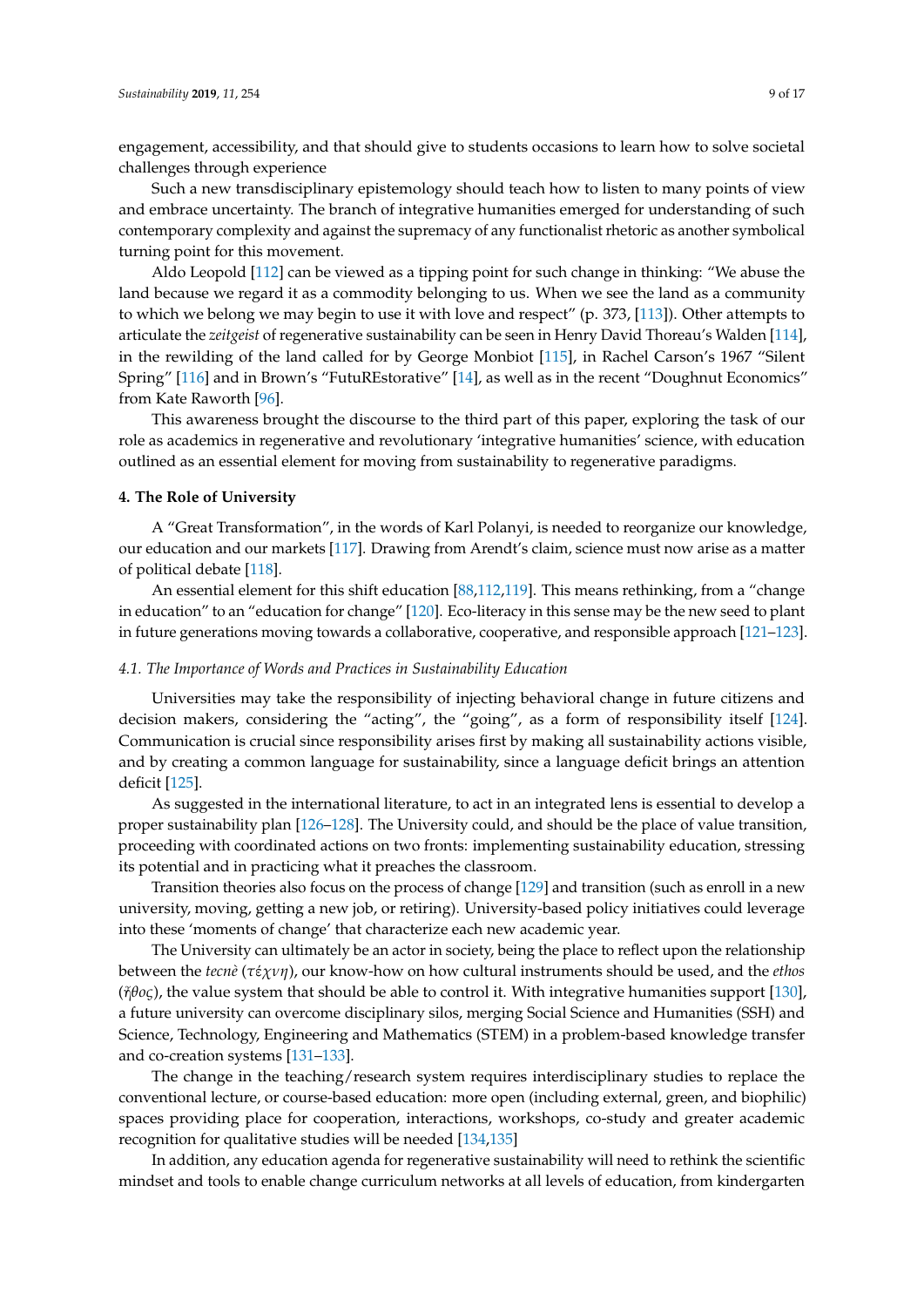to university, in vocational training schools and in business. The educational system should strengthen the bonds between nature, biophilic design, biodiversity, buildings, and other ecosystems which have impacts on us as humans [\[31,](#page-12-15)[136,](#page-16-13)[137\]](#page-16-14). Citizens will take an important task working with experts and researchers from the academia and other research institutions and organizations to understand the scientific effects of climate change [\[138\]](#page-16-15).

# *4.2. Four Practicable SDGs Recommended for Implementation in Higher Education Institutions*

As practical examples of implementation, we propose four actions per each of the issues envisaged in Leiserowitz [\[33](#page-12-17)[,139](#page-16-16)[,140\]](#page-16-17) as current barriers for behavioral change. For each issue, a specific university action is proposed:

- 1. SDG 4: Individuals (and the institutions they are affiliated with) can claim they do not have the time or background knowledge, or skills, or they do not think their single act may be effective. The university should offer courses for students, administrative staff, and professors regarding sustainable behaviors and their social, economic, and environmental impacts while suggesting practical tips for a wiser energy and resource consumption both at work and at home.
- 2. SDG 17: People will claim for physical obstacles to reach sustainability goals inside the university: the lack of an eco-friendly mobility infrastructure, or technology for renewable energy production, laws allowing a more flexible purchase of goods selected upon green criteria, elevated cost for the 'greener' choice. The coalition of national universities for sustainability may be the collector of single intentions to ask energy providers for lower renewable energy costs, or national governments for more flexible rules for green purchases.
- 3. SDG 12: Even when not acknowledged, habit and routine are strong barriers for people and institutions willing to change their behaviors. Even the simple disposing of recyclable waste, or switching off lights when exiting the office, can require time to change habits. However, recent evidence suggests that we act irrationally very often and that a stringent law in response to a shocking event can change the habits from one day to another.

The introduction of the smoking ban inside public buildings, hard punishment for drunk driving, mandatory seat belts, are all cases of single behaviors that saw a relatively quick change. Aside from this top–down strategy, the concept of 'bounded rationality' has been proposed by psychological economics claiming that logical decision-making is frequently imperfect for lack of time, or for the high number of alternatives that leads to postponement [\[141\]](#page-16-18). This 'paradox of choice' can be intensified when dealing with the complexity of defining green behavior. In this case, the university may support new habits taking the responsibility of selecting, with the help of in-house environmental experts, the products and the consumption behavioral path that are scientifically found more sustainable, thus inducing a 'forced' but informed new greener, choice.

4. SDG 13: As also argued by Shove [\[142\]](#page-16-19), the complexity of sustainable behavior cannot be tackled just by placing independent driving features, such as value systems and organization settings, into simple causal models. Behavioral change is reciprocally encouraging. Dynamic and visible management cared by a dedicated unit in universities may foster the making of positive feedback loops, essential to support and accelerate the impact of a single behavioral change. A more active approach that considers not users, but humans as part of the set-up they live and work in, is also encouraged by the theory-U [\[37\]](#page-12-20) for the co-creation of values. Shove's 'three elements model' (material—meanings-procedures) highlights the value of little gestures that can be easily promoted and performed by universities: for instance, providing physical items that allow or make easy a green behavior (such as waste points collections or energy consumption displays). A prosumer strategy put in place by communication offices in universities may profit of the co-creation with students and professors of a self-tailor-made strategy for effective sustainability communication, and increased wellbeing of all. Prosumer in the same institutions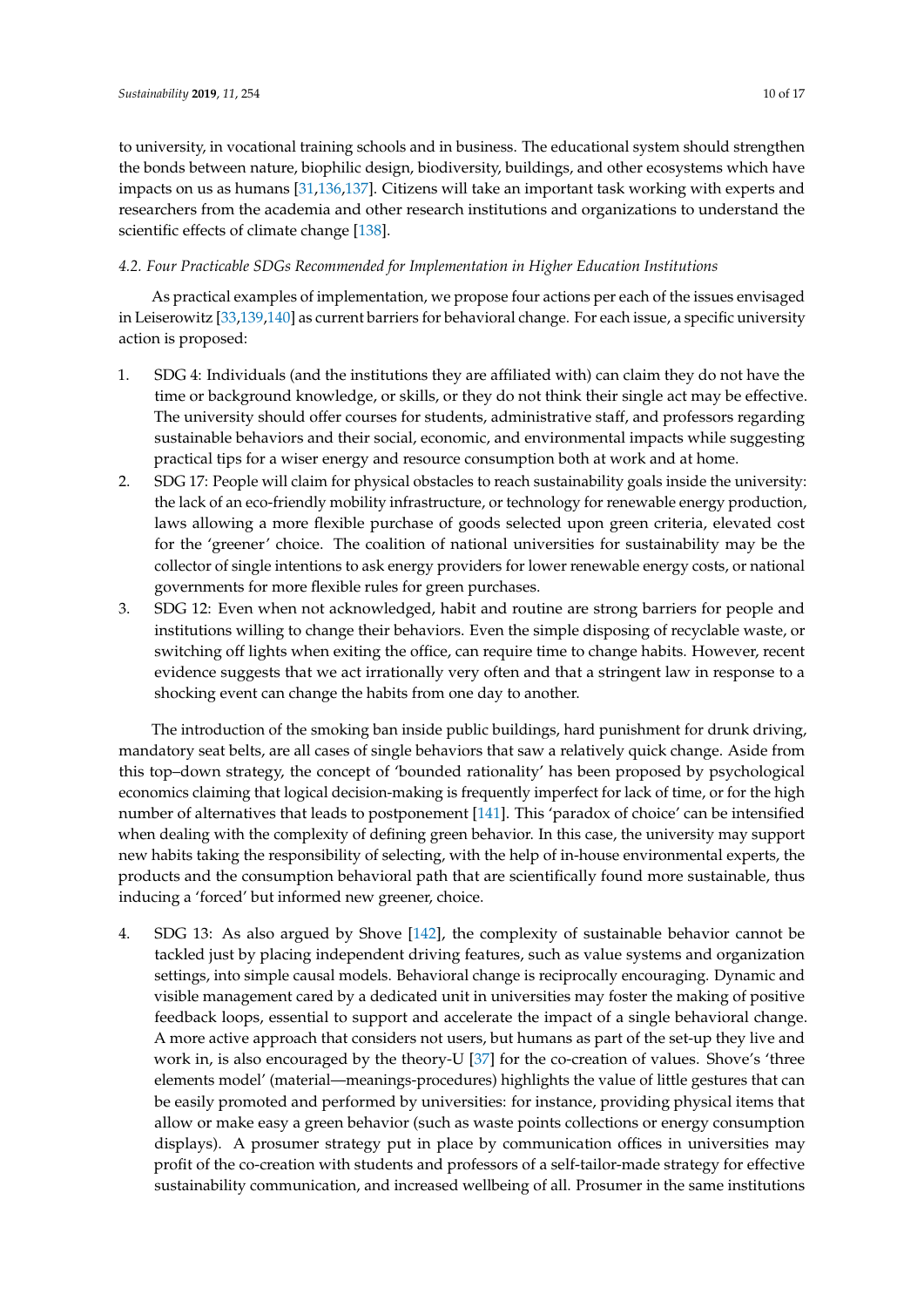may easily identify a key field of action where the university can improve its environmental footprint—both in campus operations (estate management, procurement, etc.), and in teaching, research, and public impact—identify methods to communicate objectives to target audiences and enable individual communications projects to contribute towards a coordinated student engagement campaign.

## **5. Conclusions**

Humans are at the center of global climate breakdown: The United Nations Sustainable Development Goals (SDGs) have ignited sustainability with proactive, global, social goals, moving us away from the 'do nothing today to compromise tomorrow's generation'. This Brundtland paradigm promotes a regenerative shift in the sustainability concept, no longer only considering resources and energy, but also the significant human-centric attributes. Despite this, precise ecological and sustainable attitudes have little prognostic value regarding final related individual human behavior. The global cultural contest, dominated by technological innovations, anthropocentric imperatives, the mirroring technological fallacy and the oblivion of ethical reasoning, makes the role of small actions, both at individual and academic scale even harder. To outline the context in which universities can collaborate to trigger sustainability values, attitudes, and behavior in future regenerated societies, this contribution is articulated in three main parts.

The first part analyzes the issue of sustainability transitions at the individual scale, where influencing factors and value-behavior links are presented as reviewed from a number of multi and transdisciplinary scholars' works. Structural and cultural factors are found to be a noteworthy part in behavioral change shaping. This means that working upon strategies tailor-made for specific target of people is far more effective than promoting general policies for sustainable consumption. Moreover, personal agency (as the ability to deliberately select, perform, and achieve personal intentions and desires) is crucial to obtain visible results in sustainable behavioral change. Mindfulness practices are found to be very useful tools to help illuminate one's values, to learn how to think more impartially, so that students can re-experience and gather attitudes that may be truer and respondent to real intentions. Mindfulness training can also help us to become witnesses of our mind processes, and thus more critical when receiving an external narrative/influence/desire.

The second part enlarges the picture to the global dimension, tracking the ideological steps of our current environmental crisis from the differences in prevailing western and eastern values, tradition, and perspectives, to the technological fallacy and the power of the narratives of changes. The heretical and revolutionary figure of St. Francis, recalled by the last Pope encyclic, breaks the attitudes of domination, derived from Genesis, with his belief in the value of humility, not merely for the individual but for man as a species, setting up a sort of democracy of all God's creatures.

The epistemological widening of the domain of knowledge is often a tool called into action for the big "supercomplexity" challenge of sustainability. A new epistemology is needed above all in the places of knowledge transfer and sharing like the university of the future, that should communicate values of openness, boldness, community engagement, accessibility, and that should give to students occasions to learn how to solve societal challenges by experiencing them in the streets. A new transdisciplinary epistemology should teach to listen to many points of view and embrace uncertainty. The branch of integrative humanities emerged precisely for the quest for much more authoritative and suitable understanding of such contemporary complexity and against the supremacy of the functionalist rhetoric.

This awareness brought the discourse to the third part of the paper, exploring the task of our role as academics in the revolutionary 'integrative humanities' science, as education is outlined as an essential element for moving from sustainability to regenerative paradigms.

Eventually, universities may take the societal role of injecting behavioral change in future citizens and decision makers, considering the 'acting', the 'going', as a form of responsibility itself.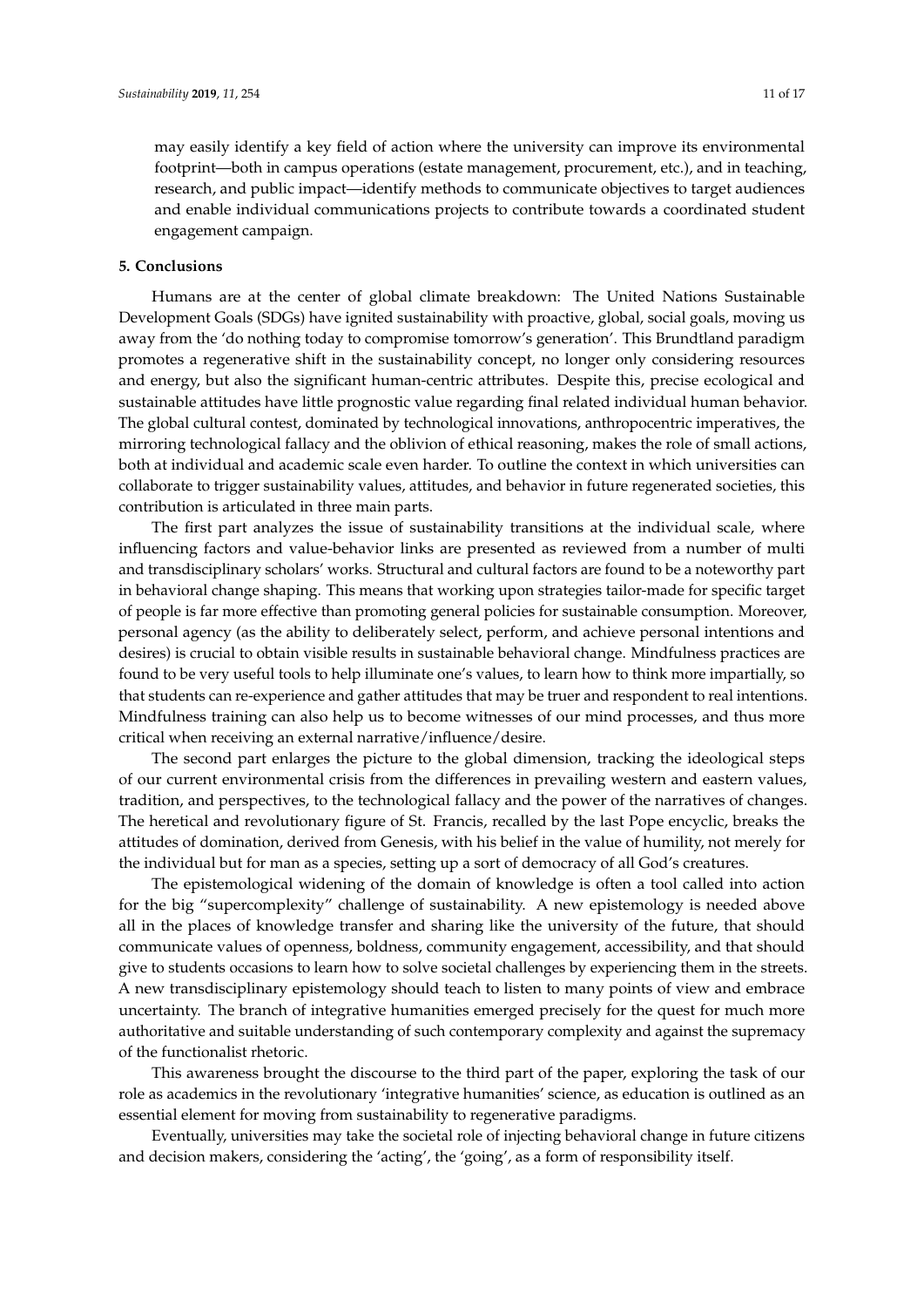Scaling up from the individual shift towards sustainability into a global shift must address the issue of responsibility. We may cite Edgar Morin in the beginning of his book [\[143\]](#page-16-20): "I felt in touch with the heritage of the planet, animated by the religion of what unites, from the rejection of what he refuses; animated by an infinite solidarity" ([\[143\]](#page-16-20), p. 1). The aspiration and the intent of a planetary humanism offers the values, attitudes, and behavior not only as origin and purpose of complex thought, but also as a concrete journey of individual and global regeneration for exiting the crises of our time.

As suggested in the international literature, to act in an integrated optic is essential to develop an effectively-communicated sustainability plan. The University could, and should, be the place of value transition, proceeding with coordinated actions on two tracks: one, by implementing sustainability education, stressing the potential it has to orientate the civic sense; the other, for practicing what it preaches in its classrooms, by profiting of the transition moment of students enrolling or new staff hiring, experiencing concrete sustainable practices take place in the daily campus operations.

**Author Contributions:** G.S. is the main researcher. E.N. shaped the paper contents according to the aim of the RESTORE COST action in which this research spread out. M.B. contributed in respect to regenerative sustainability and refined the writing style.

**Funding:** This research received no external funding but the APC was funded by the COST Action CA16114 'RESTORE: Rethinking Sustainability towards a Regenerative Economy'. More information can be found at [www.eurestore.eu/.](www.eurestore.eu/)

**Acknowledgments:** The authors acknowledge the great influence in structuring this article after attending enlightening seminars by Francesco Remotti, Viriato Soromenho-Marques, Joachim Spangenberg, Sverker Sörlin, Sebastian Thomas, Dario Padovan, Andrea Bonaccorsi, Carlo Olmo, and the lovely conversation with Didac Ferrer-Balas, Julie Newman, and Davis Bookhart. Interesting aspects emerged while participating in the COST Action CA16114 "RESTORE: Rethinking Sustainability towards a Regenerative Economy", the COST Action TD1408 "INTREPID: Interdisciplinarity in research programming and funding cycles", and the H2020 funded project SHAPE-ENERGY "Social Sciences and Humanities for Advancing Policy in European Energy".

**Conflicts of Interest:** The authors declare no conflict of interest.

#### **References**

- <span id="page-11-0"></span>1. IPCC. *Global Warming of 1.5* ◦*C*; IPCC: Geneva, Switzerland, 2018.
- <span id="page-11-1"></span>2. Flückiger, Y.; Seth, N. Sustainable Development Goals: SDG indicators need crowdsourcing. *Nature* **2016**, *531*, 448. [\[CrossRef\]](http://dx.doi.org/10.1038/531448c) [\[PubMed\]](http://www.ncbi.nlm.nih.gov/pubmed/27008957)
- <span id="page-11-2"></span>3. Wickham, G.; Kendall, G. *Using Foucault's Methods*; SAGE Publications, Ltd.: London, UK, 1999.
- <span id="page-11-3"></span>4. Foucault, M. *The Order of Things*; Routledge: Abingdon-on-Thames, UK, 2005.
- <span id="page-11-4"></span>5. Habermas, J. *The Theory of Communicative Action*; Beacon Press: Boston, MA, USA, 1984; Volume 2.
- <span id="page-11-5"></span>6. Fergus, A.H.T.; Rowney, J.I.A. Sustainable development: Lost meaning and opportunity? *J. Bus. Ethics* **2005**, *60*, 17–27. [\[CrossRef\]](http://dx.doi.org/10.1007/s10551-005-2927-9)
- <span id="page-11-6"></span>7. Fergus, A.H.T.; Rowney, J.I.A. Sustainable development: Epistemological frameworks & an ethic of choice. *J. Bus. Ethics* **2005**, *57*, 197–207.
- <span id="page-11-7"></span>8. Ferrer-Balas, D.; Buckland, H.; de Mingo, M. Explorations on the University's role in society for sustainable development through a systems transition approach. Case-study of the Technical University of Catalonia (UPC). *J. Clean. Prod.* **2009**, *17*, 1075–1085. [\[CrossRef\]](http://dx.doi.org/10.1016/j.jclepro.2008.11.006)
- <span id="page-11-8"></span>9. Sonetti, G.; Lombardi, P.; Chelleri, L. True Green and Sustainable University Campuses? Toward a Clusters Approach. *Sustainability* **2016**, *8*, 83. [\[CrossRef\]](http://dx.doi.org/10.3390/su8010083)
- <span id="page-11-9"></span>10. Lozano, R.; Lukman, R.; Lozano, F.J.; Huisingh, D.; Lambrechts, W. Declarations for sustainability in higher education: Becoming better leaders, through addressing the university system. *J. Clean. Prod.* **2013**, *48*, 10–19. [\[CrossRef\]](http://dx.doi.org/10.1016/j.jclepro.2011.10.006)
- <span id="page-11-10"></span>11. Mader, C.; Scott, G.; Abdul Razak, D. Effective change management, governance and policy for sustainability transformation in higher education. *Sustain. Account. Manag. Policy J.* **2013**, *4*, 264–284. [\[CrossRef\]](http://dx.doi.org/10.1108/SAMPJ-09-2013-0037)
- <span id="page-11-11"></span>12. Brandon, P.S.; Lombardi, P. *Evaluating Sustainable Development in the Built Environment*; John Wiley & Sons: Hoboken, NJ, USA, 2010.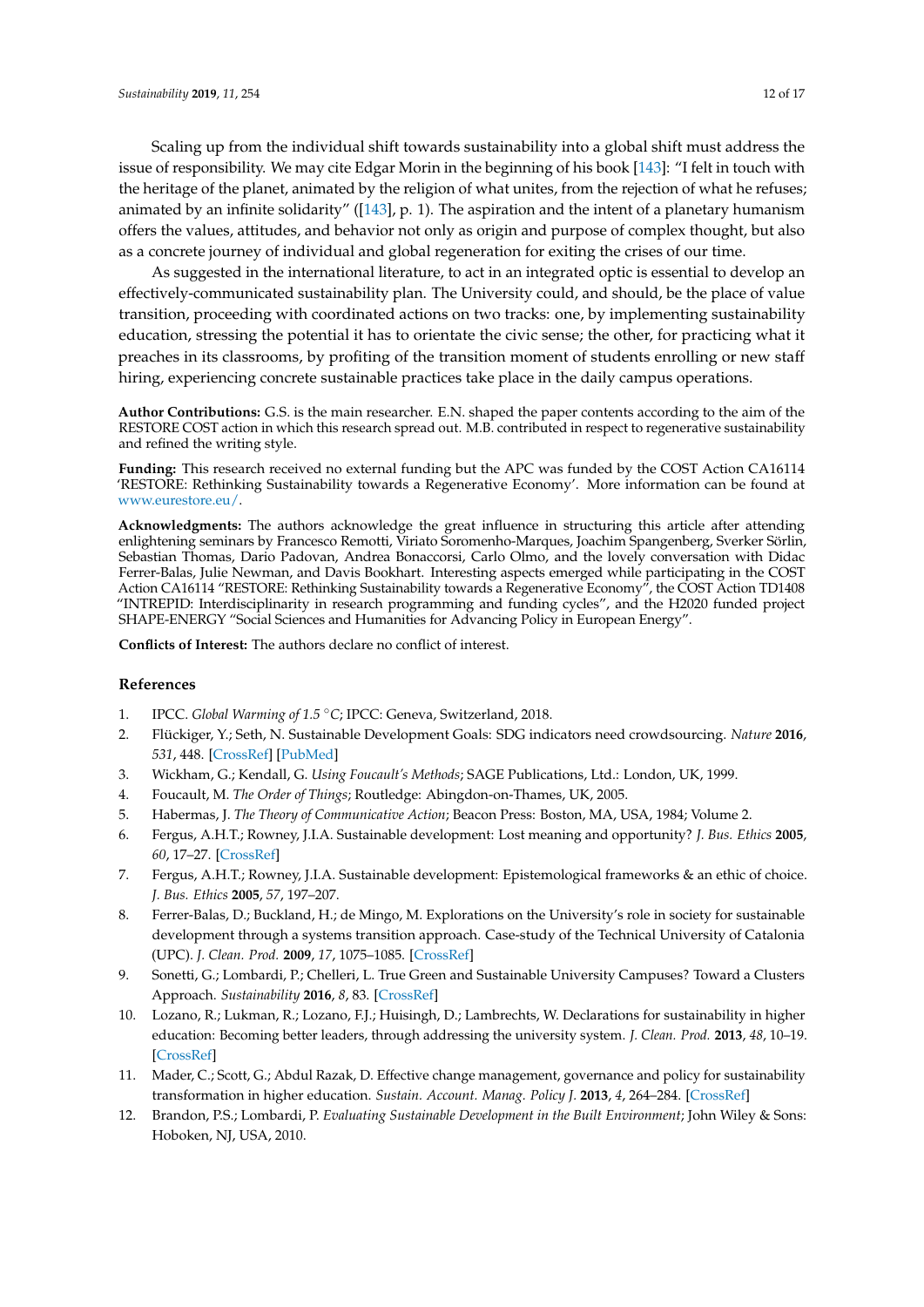- <span id="page-12-0"></span>13. Sarrica, M.; Richter, M.; Thomas, S.; Graham, I.; Mazzara, B.M. Social approaches to energy transition cases in rural Italy, Indonesia and Australia: Iterative methodologies and participatory epistemologies. *Energy Res. Soc. Sci.* **2018**, *45*, 287–296. [\[CrossRef\]](http://dx.doi.org/10.1016/j.erss.2018.07.001)
- <span id="page-12-1"></span>14. Brown, M. *FutuREstorative: Working towards a New Sustainability*, 1st ed.; RIBA Publishing: London, UK, 2016.
- <span id="page-12-2"></span>15. Sonetti, G.; Naboni, E.; Brown, M. Exploring the Potentials of ICT Tools for Human-Centric Regenerative Design. *Sustainability* **2018**, *10*, 1217. [\[CrossRef\]](http://dx.doi.org/10.3390/su10041217)
- 16. Schuetze, T.; Chelleri, L. Urban Sustainability Versus Green-Washing—Fallacy and Reality of Urban Regeneration in Downtown Seoul. *Sustainability* **2015**, *8*, 33. [\[CrossRef\]](http://dx.doi.org/10.3390/su8010033)
- <span id="page-12-3"></span>17. Klein, J.T. Reprint of "Discourses of transdisciplinarity: Looking back to the future". *Futures* **2015**, *65*, 10–16. [\[CrossRef\]](http://dx.doi.org/10.1016/j.futures.2015.01.003)
- <span id="page-12-4"></span>18. Giovannini, E. *L'utopia Sostenibile*; Laterza: Roma, Italy, 2018.
- <span id="page-12-5"></span>19. Fullerton, J. *Regenerative Capitalism*; Capital Institute: Greenwich, CT, USA, 2015.
- <span id="page-12-6"></span>20. Dias, B.D. Beyond Sustainability–Biophilic and Regenerative Design in Architecture. *Eur. Sci. J.* **2015**, 11, ISSN: 1857–7881 (Print) e - ISSN 1857–7431.
- <span id="page-12-7"></span>21. Rogelj, J.; Den Elzen, M.; Höhne, N.; Fransen, T.; Fekete, H.; Winkler, H.; Schaeffer, R.; Sha, F.; Riahi, K.; Meinshausen, M. Paris Agreement climate proposals need a boost to keep warming well below 2 C. *Nature* **2016**, *534*, 631–639. [\[CrossRef\]](http://dx.doi.org/10.1038/nature18307) [\[PubMed\]](http://www.ncbi.nlm.nih.gov/pubmed/27357792)
- <span id="page-12-8"></span>22. Barr, S.; Shaw, G.; Coles, T. Times for (Un)sustainability? Challenges and opportunities for developing behaviour change policy. A case-study of consumers at home and away. *Glob. Environ. Chang.* **2011**, *21*, 1234–1244. [\[CrossRef\]](http://dx.doi.org/10.1016/j.gloenvcha.2011.07.011)
- <span id="page-12-9"></span>23. Vlek, C.; Steg, L. Human Behavior and Environmental Sustainability: Problems, Driving Forces, and Research Topics. *J. Soc. Issues* **2007**, *63*, 1–19. [\[CrossRef\]](http://dx.doi.org/10.1111/j.1540-4560.2007.00493.x)
- 24. Reid, W.V.; Chen, D.; Goldfarb, L.; Hackmann, H.; Lee, Y.T.; Mokhele, K.; Ostrom, E.; Raivio, K.; Rockström, J.; Schellnhuber, H.J.; et al. Earth System Science for Global Sustainability: Grand Challenges. *Science* **2010**, *330*, 916–917. [\[CrossRef\]](http://dx.doi.org/10.1126/science.1196263) [\[PubMed\]](http://www.ncbi.nlm.nih.gov/pubmed/21071651)
- <span id="page-12-10"></span>25. Dietz, R.; O'Neill, D. *Enough Is Enough: Building a Sustainable Economy in a World of Finite Resources*; Routledge: Abingdon-on-Thames, UK, 2013.
- <span id="page-12-11"></span>26. Henly-Shepard, S.; Gray, S.A.; Cox, L.J. The use of participatory modeling to promote social learning and facilitate community disaster planning. *Environ. Sci. Policy* **2015**, *45*, 109–122. [\[CrossRef\]](http://dx.doi.org/10.1016/j.envsci.2014.10.004)
- 27. Ensor, J.; Harvey, B. Social learning and climate change adaptation: Evidence for international development practice. *Wiley Interdiscip. Rev. Clim. Chang.* **2015**, *6*, 509–522. [\[CrossRef\]](http://dx.doi.org/10.1002/wcc.348)
- <span id="page-12-12"></span>28. Johannessen, Ã.; Hahn, T. Social learning towards a more adaptive paradigm? Reducing flood risk in Kristianstad municipality, Sweden. *Glob. Environ. Chang.* **2013**, *23*, 372–381. [\[CrossRef\]](http://dx.doi.org/10.1016/j.gloenvcha.2012.07.009)
- <span id="page-12-13"></span>29. ISSC; UNESCO. *World Social Science Report 2013: Changing Global Environments*, 1st ed.; United Nations Educational, Scientific and Cultural Organization (UNESCO): Paris, France; The International Social Science Council (ISSC): Paris, France; Organisation for Economic Co-Operation and Development (OECD): Paris, France, 2013; OECD ISBN 978-92-64-20340-2 (print) ISBN 978-92-64-20341-9 (PDF) UNESCO ISBN 978-92-3-104254-6 (PDF and Print). [\[CrossRef\]](http://dx.doi.org/10.1787/9789264203419-en)
- <span id="page-12-14"></span>30. Brandi, C. Safeguarding the earth system as a priority for sustainable development and global ethics: The need for an earth system SDG. *J. Glob. Ethics* **2015**, *11*, 32–36. [\[CrossRef\]](http://dx.doi.org/10.1080/17449626.2015.1006791)
- <span id="page-12-15"></span>31. Restore, C.A.C. *Sustainability, Restorative to Regenerative*; Brown, M., Haselsteiner, E., Aproó, D., Kopeva, D., Egla, L., Pulkkinen, K.-L., Vula Rizvanolli, B., Eds.; RESTORE Wo.: Wien, Austria, 2018.
- <span id="page-12-16"></span>32. Dempsey, N.; Bramley, G.; Power, S.; Brown, C. The social dimension of sustainable development: Defining urban social sustainability. *Sustain. Dev.* **2011**, *19*, 289–300. [\[CrossRef\]](http://dx.doi.org/10.1002/sd.417)
- <span id="page-12-17"></span>33. Kates, R.W.; Parris, T.M.; Leiserowitz, A.A. What is sustainable development? Goals, indicators, values, and practice. *Environment* **2005**, *47*, 8–21.
- <span id="page-12-18"></span>34. Jackson, T. Motivating sustainable consumption. *Sustain. Dev. Res. Netw.* **2005**, *29*, 30.
- 35. Soron, D. Sustainability, self-identity and the sociology of consumption. *Sustain. Dev.* **2010**, *18*, 172–181. [\[CrossRef\]](http://dx.doi.org/10.1002/sd.457)
- <span id="page-12-19"></span>36. Fuchs, D.A.; Lorek, S. Sustainable consumption governance: A history of promises and failures. *J. Consum. Policy* **2005**, *28*, 261–288. [\[CrossRef\]](http://dx.doi.org/10.1007/s10603-005-8490-z)
- <span id="page-12-20"></span>37. Scharmer, C.O. *Theory U: Learning from the Future as It Emerges*; Berrett-Koehler Publishers: Oakland, CA, USA, 2009.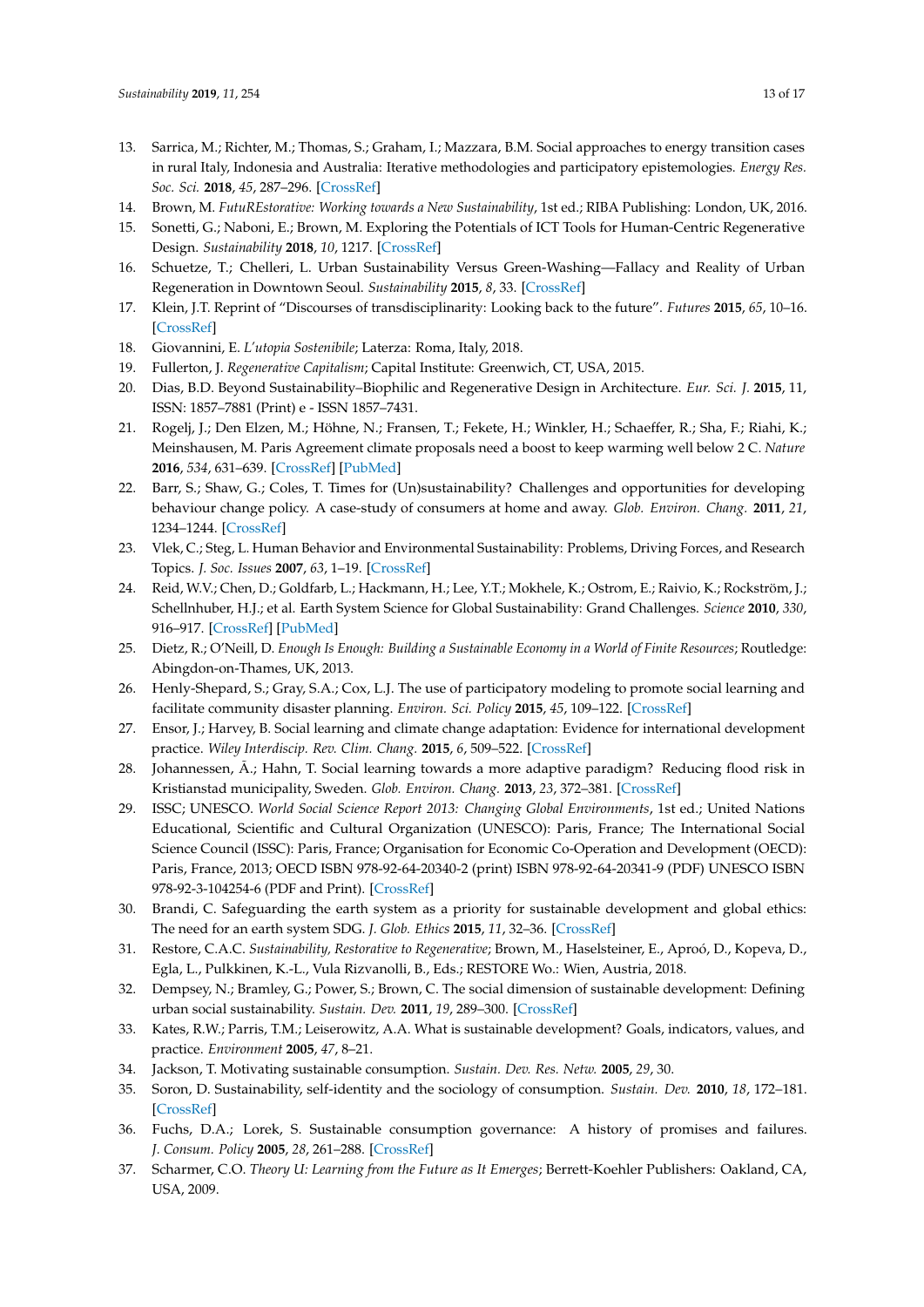- <span id="page-13-0"></span>38. Scharmer, O. *The Essentials of Theory U: Core Principles and Applications*; Berrett-Koehler Publishers: Oakland, CA, USA, 2018.
- <span id="page-13-1"></span>39. Brosch, T.; Patel, M.K.; Sander, D. Affective influences on energy-related decisions and behaviors. *Front. Energy Res.* **2014**, *2*, 11. [\[CrossRef\]](http://dx.doi.org/10.3389/fenrg.2014.00011)
- <span id="page-13-2"></span>40. Kerstholt, J.; Duijnhoven, H.; Paton, D. Flooding in The Netherlands: How people's interpretation of personal, social and institutional resources influence flooding preparedness. *Int. J. Disaster Risk Reduct.* **2017**, *24*, 52–57. [\[CrossRef\]](http://dx.doi.org/10.1016/j.ijdrr.2017.05.013)
- <span id="page-13-3"></span>41. Lefevre, A.; Chapman, M. *Behavioural Economics and Financial Consumer Protection*; OECD Working Papers on Finance, Insurance and Private Pensions, No. 42; OECD Publishing: Paris, France, 2017. [\[CrossRef\]](http://dx.doi.org/10.1787/0c8685b2-en)
- <span id="page-13-4"></span>42. Verplanken, B.; Roy, D. "My worries are rational, climate change is not": Habitual ecological worrying is an adaptive response. *PLoS ONE* **2013**, *8*, e74708. [\[CrossRef\]](http://dx.doi.org/10.1371/journal.pone.0074708) [\[PubMed\]](http://www.ncbi.nlm.nih.gov/pubmed/24023958)
- <span id="page-13-5"></span>43. Taufik, D.; Bolderdijk, J.W.; Steg, L. Going green? The relative importance of feelings over calculation in driving environmental intent in the Netherlands and the United States. *Energy Res. Soc. Sci.* **2016**, *22*, 52–62. [\[CrossRef\]](http://dx.doi.org/10.1016/j.erss.2016.08.012)
- <span id="page-13-6"></span>44. Masini, A.; Menichetti, E. The impact of behavioural factors in the renewable energy investment decision making process: Conceptual framework and empirical findings. *Energy Policy* **2012**, *40*, 28–38. [\[CrossRef\]](http://dx.doi.org/10.1016/j.enpol.2010.06.062)
- 45. McKenzie-Mohr, D. *Fostering Sustainable Behavior: An Introduction to Community-Based Social Marketing*; New Society Publishers: Gabriola Island, BC, Canada, 2013.
- <span id="page-13-7"></span>46. Blok, V.; Wesselink, R.; Studynka, O.; Kemp, R. Encouraging sustainability in the workplace: A survey on the pro-environmental behaviour of university employees. *J. Clean. Prod.* **2015**, *106*, 55–67. [\[CrossRef\]](http://dx.doi.org/10.1016/j.jclepro.2014.07.063)
- <span id="page-13-8"></span>47. Kollmuss, A.; Agyeman, J. Mind the gap: Why do people act environmentally and what are the barriers to pro-environmental behavior? *Environ. Educ. Res.* **2002**, *8*, 239–260. [\[CrossRef\]](http://dx.doi.org/10.1080/13504620220145401)
- <span id="page-13-9"></span>48. Kaiser, F.G.; Wölfing, S.; Fuhrer, U. Environmental attitude and ecological behaviour. *J. Environ. Psychol.* **1999**, *19*, 1–19. [\[CrossRef\]](http://dx.doi.org/10.1006/jevp.1998.0107)
- <span id="page-13-10"></span>49. Blake, J. Overcoming the 'value-action gap' in environmental policy: Tensions between national policy and local experience. *Local Environ.* **1999**, *4*, 257–278. [\[CrossRef\]](http://dx.doi.org/10.1080/13549839908725599)
- 50. Kuo, F.; Young, M. A study of the intention–action gap in knowledge sharing practices. *J. Am. Soc. Inf. Sci. Technol.* **2008**, *59*, 1224–1237. [\[CrossRef\]](http://dx.doi.org/10.1002/asi.20816)
- <span id="page-13-11"></span>51. Rhodes, R.E.; de Bruijn, G. How big is the physical activity intention–behaviour gap? A meta-analysis using the action control framework. *Br. J. Health Psychol.* **2013**, *18*, 296–309. [\[CrossRef\]](http://dx.doi.org/10.1111/bjhp.12032) [\[PubMed\]](http://www.ncbi.nlm.nih.gov/pubmed/23480428)
- <span id="page-13-12"></span>52. Segalas, J.; Ferrer-Balas, D.; Mulder, K.F. What do engineering students learn in sustainability courses? The effect of the pedagogical approach. *J. Clean. Prod.* **2010**, *18*, 275–284. [\[CrossRef\]](http://dx.doi.org/10.1016/j.jclepro.2009.09.012)
- <span id="page-13-13"></span>53. Feola, G.; Nunes, R. Success and failure of grassroots innovations for addressing climate change: The case of the Transition Movement. *Glob. Environ. Chang.* **2014**, *24*, 232–250. [\[CrossRef\]](http://dx.doi.org/10.1016/j.gloenvcha.2013.11.011)
- <span id="page-13-14"></span>54. Leal Filho, W.; Manolas, E.; Pace, P. The future we want: Key issues on sustainable development in higher education after Rio and the UN decade of education for sustainable development. *Int. J. Sustain. High. Educ.* **2015**, *16*, 112–129. [\[CrossRef\]](http://dx.doi.org/10.1108/IJSHE-03-2014-0036)
- <span id="page-13-15"></span>55. Disterheft, A.; Caeiro, S.S.; Leal Filho, W.; Azeiteiro, U.M. The INDICARE-model–measuring and caring about participation in higher education's sustainability assessment. *Ecol. Indic.* **2016**, *63*, 172–186. [\[CrossRef\]](http://dx.doi.org/10.1016/j.ecolind.2015.11.057)
- <span id="page-13-16"></span>56. Allen, M.W.; Hung Ng, S.; Wilson, M. A functional approach to instrumental and terminal values and the value-attitude-behaviour system of consumer choice. *Eur. J. Mark.* **2002**, *36*, 111–135. [\[CrossRef\]](http://dx.doi.org/10.1108/03090560210412728)
- 57. Maio, G.R.; Olson, J.M. Value—Attitude-behaviour relations: The moderating role of attitude functions. *Br. J. Soc. Psychol.* **1994**, *33*, 301–312. [\[CrossRef\]](http://dx.doi.org/10.1111/j.2044-8309.1994.tb01027.x)
- 58. Dembkowski, S.; Hanmer-Lloyd, S. The environmental value-attitude-system model: A framework to guide the understanding of environmentally-conscious consumer behaviour. *J. Mark. Manag.* **1994**, *10*, 593–603. [\[CrossRef\]](http://dx.doi.org/10.1080/0267257X.1994.9964307)
- <span id="page-13-17"></span>59. Ericson, T.; Kjønstad, B.G.; Barstad, A. Mindfulness and sustainability. *Ecol. Econ.* **2014**, *104*, 73–79. [\[CrossRef\]](http://dx.doi.org/10.1016/j.ecolecon.2014.04.007)
- <span id="page-13-18"></span>60. Pred, A. Production, family, and free-time projects: A time-geographic perspective on the individual and societal change in nineteenth-century US cities. *J. Hist. Geogr.* **1981**, *7*, 3–36. [\[CrossRef\]](http://dx.doi.org/10.1016/0305-7488(81)90082-7)
- 61. Watkins, K.E.; Marsick, V.J. *Sculpting the Learning Organization: Lessons in the Art and Science of Systemic Change*; ERIC, Jossey-Bass Inc.: San Francisco, CA, USA, 1993.
- <span id="page-13-19"></span>62. Andersen, R.; Newman, J.F. Societal and individual determinants of medical care utilization in the United States. *Milbank Mem. Fund Q. Health Soc.* **1973**, 95–124. [\[CrossRef\]](http://dx.doi.org/10.2307/3349613)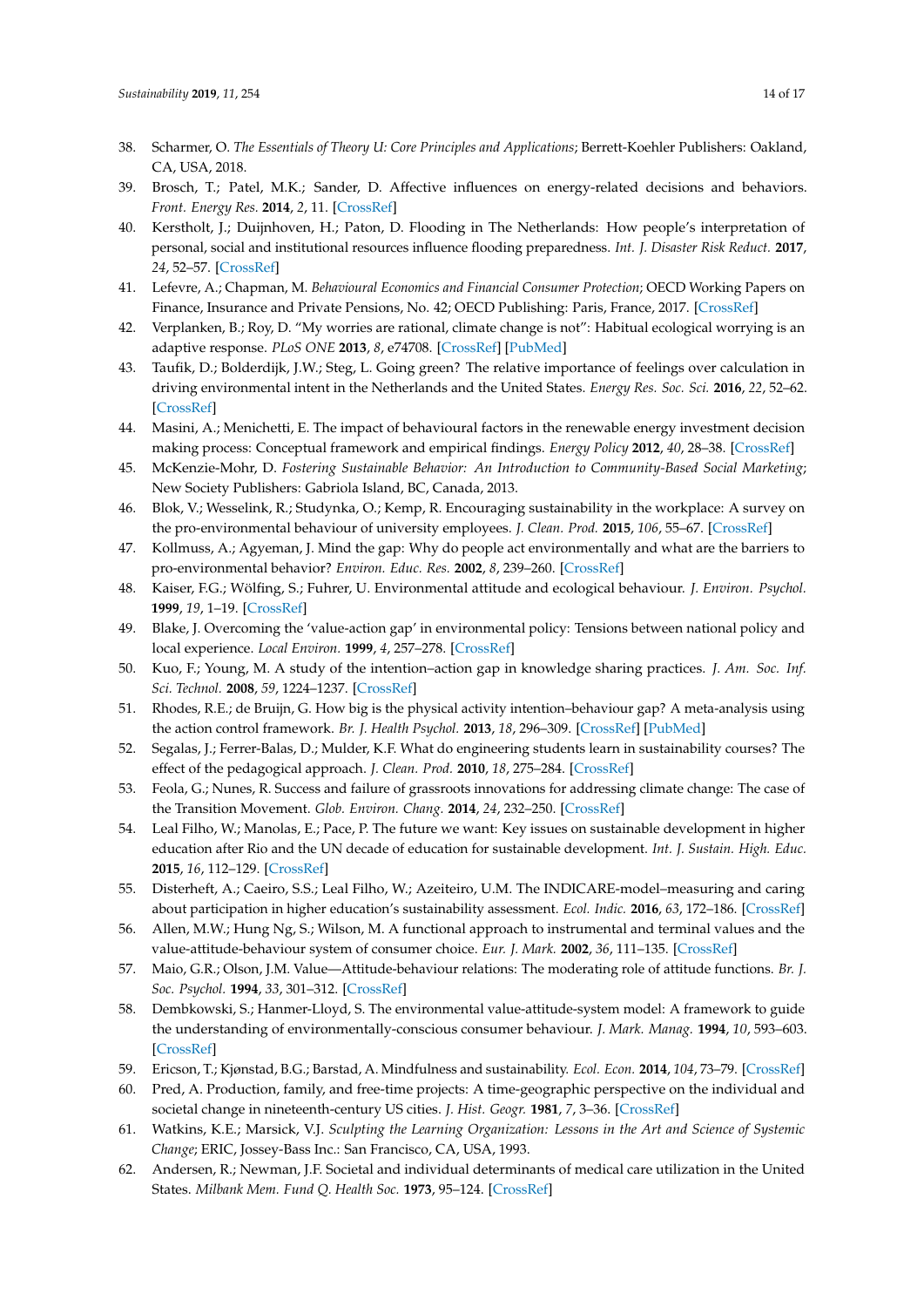- <span id="page-14-0"></span>63. Carew, A.L.; Mitchell, C.A. Teaching sustainability as a contested concept: Capitalizing on variation in engineering educators' conceptions of environmental, social and economic sustainability. *J. Clean. Prod.* **2008**, *16*, 105–115. [\[CrossRef\]](http://dx.doi.org/10.1016/j.jclepro.2006.11.004)
- 64. Tejedor, G.; Segalàs, J.; Rosas-Casals, M. Transdisciplinarity in higher education for sustainability: How discourses are approached in engineering education. *J. Clean. Prod.* **2018**, *175*, 29–37. [\[CrossRef\]](http://dx.doi.org/10.1016/j.jclepro.2017.11.085)
- <span id="page-14-1"></span>65. Leiserowitz, A.A.; Kates, R.W.; Parris, T.M. Sustainability values, attitudes, and behaviors: A review of multinational and global trends. *Annu. Rev. Environ. Resour.* **2006**, *31*, 413–444. [\[CrossRef\]](http://dx.doi.org/10.1146/annurev.energy.31.102505.133552)
- <span id="page-14-2"></span>66. Parsons, T.; Shils, E.A.; Smelser, N.J. *Toward a General Theory of Action: Theoretical Foundations for the Social Sciences*; Transaction Publishers: Piscataway, NJ, USA, 1965.
- <span id="page-14-3"></span>67. Mèunch, R.; Münch, R.; Smelser, N.J. *Theory of Culture*; Univ of California Press: Oakland, CA, USA, 1992; Volume 2.
- <span id="page-14-4"></span>68. Remotti, F. *Contro L'identità*; Gius. Laterza & Figli Spa: Bari, Italy, 2012.
- <span id="page-14-5"></span>69. Czap, N.V.; Czap, H.J.; Lynne, G.D.; Burbach, M.E. Walk in my shoes: Nudging for empathy conservation. *Ecol. Econ.* **2015**, *118*, 147–158. [\[CrossRef\]](http://dx.doi.org/10.1016/j.ecolecon.2015.07.010)
- <span id="page-14-6"></span>70. Scherer, B.; Waistell, J. Incorporating mindfulness: Questioning capitalism. *J. Manag. Spiritual. Relig.* **2018**, *15*, 123–140. [\[CrossRef\]](http://dx.doi.org/10.1080/14766086.2017.1375424)
- <span id="page-14-7"></span>71. Mearns, R.; Norton, A. *The Social Dimensions of Climate Change: Equity and Vulnerability in a Warming World*; The World Bank: Washington, DC, USA, 2009.
- <span id="page-14-8"></span>72. Pappas, J.B.; Pappas, E.C. The sustainable personality: Values and behaviors in individual sustainability. *Int. J. High. Educ.* **2014**, *4*, 12. [\[CrossRef\]](http://dx.doi.org/10.5430/ijhe.v4n1p12)
- <span id="page-14-9"></span>73. Whitmarsh, L.; O'Neill, S. Green identity, green living? The role of pro-environmental self-identity in determining consistency across diverse pro-environmental behaviours. *J. Environ. Psychol.* **2010**, *30*, 305–314. [\[CrossRef\]](http://dx.doi.org/10.1016/j.jenvp.2010.01.003)
- <span id="page-14-10"></span>74. Lavelle, M.J.; Rau, H.; Fahy, F. Different shades of green? Unpacking habitual and occasional pro-environmental behavior. *Glob. Environ. Chang.* **2015**, *35*, 368–378. [\[CrossRef\]](http://dx.doi.org/10.1016/j.gloenvcha.2015.09.021)
- <span id="page-14-11"></span>75. Karlin, B.; Davis, N.; Sanguinetti, A.; Gamble, K.; Kirkby, D.; Stokols, D. Dimensions of Conservation: Exploring Differences Among Energy Behaviors. *Environ. Behav.* **2012**, *46*, 423–452. [\[CrossRef\]](http://dx.doi.org/10.1177/0013916512467532)
- <span id="page-14-12"></span>76. Martinsson, J.; Lundqvist, L.J.; Sundström, A. Energy saving in Swedish households. The (relative) importance of environmental attitudes. *Energy Policy* **2011**, *39*, 5182–5191. [\[CrossRef\]](http://dx.doi.org/10.1016/j.enpol.2011.05.046)
- <span id="page-14-13"></span>77. Fahy, F.; Doyle, R.; Rau, H.; Davies, A.R.; Pape, J. Situating sustainable consumption in a policy context. In *Challenging Consumption*; ROUTLEDGE in Association with GSE Research; ROUTLEDGE: Abingdon-on-Thames, UK, 2014; Volume 19, pp. 19–35. Available online: [https://www.researchgate.net/](https://www.researchgate.net/publication/258811315_Situating_sustainable_consumption_in_a_policy_context) [publication/258811315\\_Situating\\_sustainable\\_consumption\\_in\\_a\\_policy\\_context](https://www.researchgate.net/publication/258811315_Situating_sustainable_consumption_in_a_policy_context) (accessed on 7 January 2019).
- <span id="page-14-14"></span>78. Sawitri, D.R.; Hadiyanto, H.; Hadi, S.P. Pro-environmental Behavior from a SocialCognitive Theory Perspective. *Procedia Environ. Sci.* **2015**, *23*, 27–33. [\[CrossRef\]](http://dx.doi.org/10.1016/j.proenv.2015.01.005)
- <span id="page-14-15"></span>79. Shapiro, S.L.; Bootzin, R.R.; Figueredo, A.J.; Lopez, A.M.; Schwartz, G.E. The efficacy of mindfulness-based stress reduction in the treatment of sleep disturbance in women with breast cancer. An exploratory study. *J. Psychosom. Res.* **2003**, *54*, 85–91. [\[CrossRef\]](http://dx.doi.org/10.1016/S0022-3999(02)00546-9)
- <span id="page-14-16"></span>80. Rosenberg, E.L. Mindfulness and consumerism. *Psychol. Consum. Cult. Struggl.* **2004**, 107–125.
- <span id="page-14-17"></span>81. Wiek, A.; Withycombe, L.; Redman, C.L. Key competencies in sustainability: A reference framework for academic program development. *Sustain. Sci.* **2011**, *6*, 203–218. [\[CrossRef\]](http://dx.doi.org/10.1007/s11625-011-0132-6)
- <span id="page-14-18"></span>82. De Haan, G. The BLK '21'programme in Germany: A 'Gestaltungskompetenz'-based model for Education for Sustainable Development. *Environ. Educ. Res.* **2006**, *12*, 19–32. [\[CrossRef\]](http://dx.doi.org/10.1080/13504620500526362)
- <span id="page-14-19"></span>83. Barth, M.; Rieckmann, M. Academic staff development as a catalyst for curriculum change towards education for sustainable development: An output perspective. *J. Clean. Prod.* **2012**, *26*, 28–36. [\[CrossRef\]](http://dx.doi.org/10.1016/j.jclepro.2011.12.011)
- <span id="page-14-20"></span>84. Sipos, Y.; Battisti, B.; Grimm, K. Achieving transformative sustainability learning: Engaging head, hands and heart. *Int. J. Sustain. High. Educ.* **2008**, *9*, 68–86. [\[CrossRef\]](http://dx.doi.org/10.1108/14676370810842193)
- <span id="page-14-21"></span>85. Parkin, S. Contexts and drivers for operationalizing sustainable development. In *Proceedings of the ICE-Civil Engineering*; Thomas Telford: London, UK, 2000; Volume 138, pp. 9–15.
- 86. Sterling, S. Learning for resilience, or the resilient learner? Towards a necessary reconciliation in a paradigm of sustainable education. *Environ. Educ. Res.* **2010**, *16*, 511–528. [\[CrossRef\]](http://dx.doi.org/10.1080/13504622.2010.505427)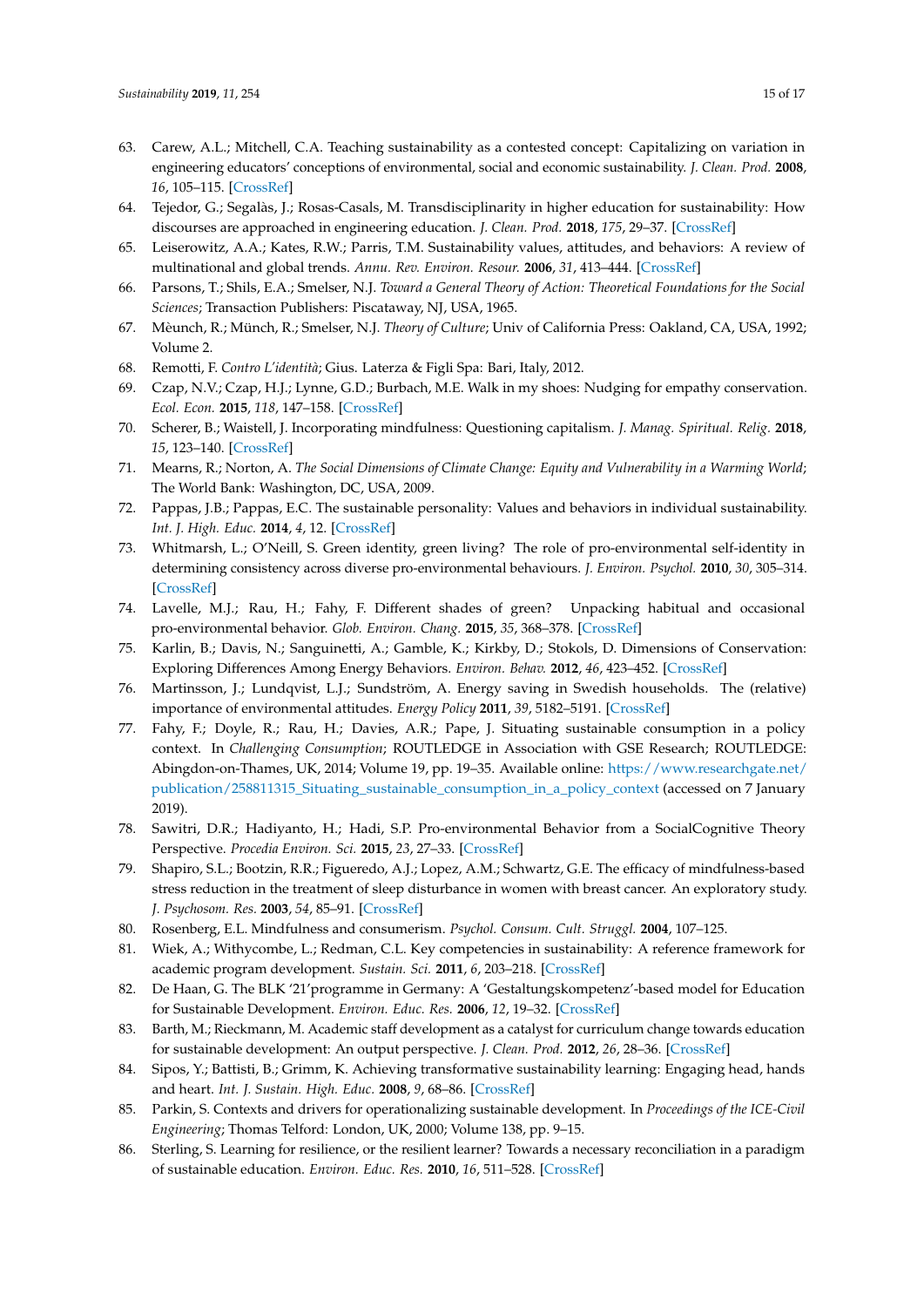- <span id="page-15-0"></span>87. Segalàs, J.; Ferrer-Balas, D.; Svanström, M.; Lundqvist, U.; Mulder, K.F. What has to be learnt for sustainability? A comparison of bachelor engineering education competences at three European universities. *Sustain. Sci.* **2009**, *4*, 17–27. [\[CrossRef\]](http://dx.doi.org/10.1007/s11625-009-0068-2)
- <span id="page-15-1"></span>88. Steiner, G.; Posch, A. Higher education for sustainability by means of transdisciplinary case studies: An innovative approach for solving complex, real-world problems. *J. Clean. Prod.* **2006**, *14*, 877–890. [\[CrossRef\]](http://dx.doi.org/10.1016/j.jclepro.2005.11.054)
- <span id="page-15-2"></span>89. Kluckhohn, C. *Culture and Behavior*; Free Press Glencoe: Oxford, UK, 1962.
- <span id="page-15-3"></span>90. Spangenberg, J.H. Hot air or comprehensive progress? A critical assessment of the SDGs. *Sustain. Dev.* **2017**, *25*, 311–321. [\[CrossRef\]](http://dx.doi.org/10.1002/sd.1657)
- <span id="page-15-4"></span>91. Steffen, W.; Crutzen, P.J.; McNeill, J.R. The Anthropocene: Are Humans Now Overwhelming the Great Forces of Nature. *Ambio* **2007**, *36*, 614–621. [\[CrossRef\]](http://dx.doi.org/10.1579/0044-7447(2007)36[614:TAAHNO]2.0.CO;2)
- 92. Chelleri, L.; Waters, J.J.; Olazabal, M.; Minucci, G. Resilience trade-offs: Addressing multiple scales and temporal aspects of urban resilience. *Environ. Urban.* **2015**, *27*, 181–198. [\[CrossRef\]](http://dx.doi.org/10.1177/0956247814550780)
- <span id="page-15-5"></span>93. Steffen, W.; Persson, Å.; Deutsch, L.; Zalasiewicz, J.; Williams, M.; Richardson, K.; Crumley, C.; Crutzen, P.; Folke, C.; Gordon, L.; et al. The Anthropocene: From Global Change to Planetary Stewardship. *Ambio* **2011**, *40*, 739–761. [\[CrossRef\]](http://dx.doi.org/10.1007/s13280-011-0185-x)
- <span id="page-15-6"></span>94. Moore, J.W. The Capitalocene, Part I: On the nature and origins of our ecological crisis. *J. Peasant Stud.* **2017**, *44*, 594–630. [\[CrossRef\]](http://dx.doi.org/10.1080/03066150.2016.1235036)
- <span id="page-15-7"></span>95. Shove, E.; Walker, G. CAUTION! Transitions ahead: Politics, practice, and sustainable transition management. *Environ. Plan. A* **2007**, *39*, 763–770. [\[CrossRef\]](http://dx.doi.org/10.1068/a39310)
- <span id="page-15-8"></span>96. Weber, M. *Wissenschaft als Beruf: 1917–1919; Politik als Beruf: 1919*; Mohr Siebeck: Heidelberg, Germany, 1992; Volume 17.
- <span id="page-15-9"></span>97. Rockstrom, J.; Steffen, W.; Noone, K.; Persson, A.; Chapin, F.S.; Lambin, E.F.; Lenton, T.M.; Scheffer, M.; Folke, C.; Schellnhuber, H.J.; et al. A safe operating space for humanity. *Nature* **2009**, *461*, 472–475. [\[CrossRef\]](http://dx.doi.org/10.1038/461472a) [\[PubMed\]](http://www.ncbi.nlm.nih.gov/pubmed/19779433)
- 98. Raworth, K. *Doughnut Economics: Seven Ways to Think like a 21st-Century Economist*; Chelsea Green Publishing: White River Junction, VT, USA, 2017.
- <span id="page-15-10"></span>99. Sörlin, S. Reform and responsibility—The climate of history in times of transformation. *Hist. Tidsskr.* **2018**, *97*, 7–23. [\[CrossRef\]](http://dx.doi.org/10.18261/issn.1504-2944-2018-01-02)
- <span id="page-15-11"></span>100. Eriksen, T.H. *Globalization: The Key Concepts*; A&C Black: London, UK, 2014.
- <span id="page-15-12"></span>101. Hartog, F. *Régimes D'historicité. Présentisme et Expériences*; Le Seuil: Paris, France, 2014.
- <span id="page-15-13"></span>102. Francis, P. *Laudato Si: On Care for Our Common Home*; Our Sunday Visitor: Huntington, IN, USA, 2015.
- <span id="page-15-14"></span>103. Peters, T. Nature as measure: The biomimicry guild. *Archit. Des.* **2011**, *81*, 44–47. [\[CrossRef\]](http://dx.doi.org/10.1002/ad.1318)
- <span id="page-15-15"></span>104. Du Plessis, C. Towards a regenerative paradigm for the built environment. *Build. Res. Inf.* **2012**, *40*, 7–22. [\[CrossRef\]](http://dx.doi.org/10.1080/09613218.2012.628548)
- <span id="page-15-16"></span>105. Barnett, R. University knowledge in an age of supercomplexity. *High. Educ.* **2000**, *40*, 409–422. [\[CrossRef\]](http://dx.doi.org/10.1023/A:1004159513741)
- <span id="page-15-17"></span>106. Barnett, R. Supercomplexity and the curriculum. *Stud. High. Educ.* **2000**, *25*, 255–265. [\[CrossRef\]](http://dx.doi.org/10.1080/713696156)
- <span id="page-15-18"></span>107. Campanella, T. *La Città del Sole*; Newton Compton Editori: Roma, Italy, 2012.
- <span id="page-15-19"></span>108. Bacon, F. *New Atlantis and the Great Instauration*; John Wiley & Sons: Hoboken, NJ, USA, 2016.
- <span id="page-15-20"></span>109. Descartes, R. *Discourse on Method; and, Meditations on First Philosophy*; Hackett Pub Co Inc.: Indianapolis, IN, USA, 1993.
- <span id="page-15-22"></span><span id="page-15-21"></span>110. Galtung, J. Cultural violence. *J. Peace Res.* **1990**, *27*, 291–305. [\[CrossRef\]](http://dx.doi.org/10.1177/0022343390027003005)
- <span id="page-15-23"></span>111. Galtung, J. Violence, peace, and peace research. *J. Peace Res.* **1969**, *6*, 167–191. [\[CrossRef\]](http://dx.doi.org/10.1177/002234336900600301)
- <span id="page-15-24"></span>112. Knapp, C.E. The "I-thou" relationship, place-based education, and Aldo Leopold. *J. Exp. Educ.* **2005**, *27*, 277.
- 113. Silvius, J.E.; Holtzman, L.T. Leopold Appealed to Conscience. *Bioscience* **2006**, *56*, 373. [\[CrossRef\]](http://dx.doi.org/10.1641/0006-3568(2006)056[0373:LATC]2.0.CO;2)
- <span id="page-15-25"></span>114. Thoreau, H.D. *Walden*; Lyndon Shanley, J., Ed.; Princeton University Press: Princeton, NJ, USA, 1971.
- <span id="page-15-26"></span>115. Monbiot, G. *Feral: Rewilding the Land, the Sea, and Human Life*; University of Chicago Press: Chicago, IL, USA, 2014.
- <span id="page-15-27"></span>116. Carson, R. *Silent Spring*; Houghton Mifflin Harcourt: Boston, MA, USA, 2002.
- <span id="page-15-28"></span>117. Polanyi, K.; MacIver, R.M. *The Great Transformation*; Beacon Press Boston: Boston, MA, USA, 1944; Volume 2.
- <span id="page-15-29"></span>118. Arendt, H.; Kohn, J. *Between Past and Future: Eight Exercises in Political Thought*; Penguin: London, UK, 2006.
- <span id="page-15-30"></span>119. Bousquet, F.; Barreteau, O.; d'Aquino, P.; Etienne, M.; Boissau, S.; Aubert, S.; Le Page, C.; Babin, D.; Castella, J.C.; Janssen, M. *Complexity and Ecosystem Management: The Theory and Practice of Multi-Agent Approaches*; Cheltenham: Glos, UK, 2002.